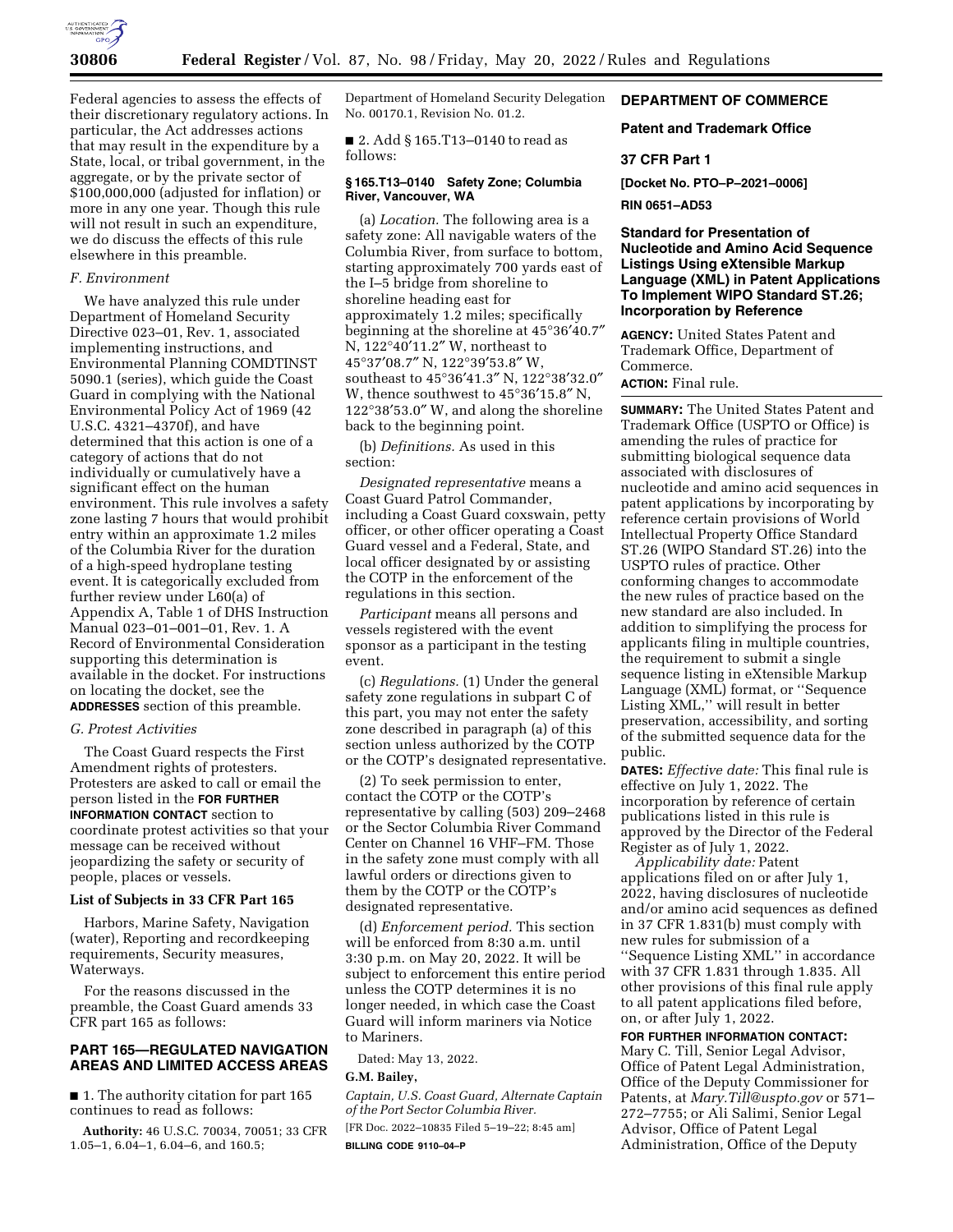Commissioner for Patents, at *[Ali.Salimi@uspto.gov](mailto:Ali.Salimi@uspto.gov)* or 571–272–0909. **SUPPLEMENTARY INFORMATION:** 

# **Table of Contents**

#### I. Background

- a. Summary of Changes
- b. Introduction
- c. Incorporation by Reference of WIPO Standard ST.26
- d. Benefits
- e. WIPO Authoring and Validation Tool (WIPO Sequence)
- f. Applicability
- II. Discussion of Specific Rules
- III. Comments and Responses
- IV. Rulemaking Considerations

## **I. Background**

#### *a. Summary of Changes*

WIPO Standard ST.26 is the new international standard developed and adopted by WIPO and member states for purposes of presenting biotechnology information in patent applications. It will apply to international and national applications filed on or after July 1, 2022. New provisions in 37 CFR 1.831 through 1.835 implement WIPO Standard ST.26. Applications pending prior to July 1, 2022, will not have to comply with WIPO Standard ST.26; rather, such applications will require the submission of a ''Sequence Listing,'' as defined in 37 CFR 1.821(a), in compliance with 37 CFR 1.8211.825.

Under WIPO Standard ST.26 (as implemented by 37 CFR 1.831 through 1.835), patent applications that contain disclosures of nucleotide and/or amino acid sequences must present the associated biological sequence data in a standardized electronic format (a ''Sequence Listing XML'') as a separate part of the specification. In particular, WIPO Standard ST.26 permits applicants to submit a single, internationally acceptable sequence listing in a language-neutral format using specified International Nucleotide Sequence Database Collaboration (INSDC) identifiers in international applications filed under the Patent Cooperation Treaty (PCT) and in national and regional applications in the intellectual property offices (IPOs) of WIPO member states. As a result, a single sequence listing in compliance with WIPO Standard ST.26 can be prepared for use in the IPOs of WIPO member states.

For applications filed on or after July 1, 2022, the changes in this final rule include the: (1) Creation of new rules (37 CFR 1.831 through 1.839) that incorporate by reference WIPO Standard ST.26; (2) use of INSDC sequence data elements to replace numeric identifiers used in the previous Standard ST.25 for

the submission of nucleotide and/or amino acid sequences; (3) modification of rules of practice to include reference to a ''Sequence Listing XML''; (4) elimination of the ability to file a paper or Portable Document Format (PDF) copy of nucleotide and/or amino acid sequences; (5) elimination of the option to include within a ''Sequence Listing XML,'' sequences with fewer than 4 specifically defined amino acids and fewer than 10 specifically defined nucleotides; and (6) clarification and simplification of the rules to aid in understanding the requirements set forth.

#### *b. Introduction*

In an effort to streamline and reduce existing procedural requirements and to implement WIPO Standard ST.26, the USPTO is amending its rules of practice (by adding 37 CFR 1.831 through 1.839) for submitting biological sequence data associated with disclosures of nucleotide and/or amino acid sequences in patent applications filed on or after July 1, 2022. These changes also respond to the needs of our customers to comply with WIPO Standard ST.26.

To decrease the burden on applicants who file patent applications containing nucleotide and/or amino acid sequences internationally, the USPTO has worked with other WIPO member states as part of the Committee on WIPO Standards (CWS) to develop a single, internationally acceptable sequence listing standard for use in patent applications filed in those member states. Beginning in October of 2010, the CWS established a task force to propose a revised standard for the filing of nucleotide and/or amino acid sequence listings in XML file format. To obtain public input on the content of WIPO Standard ST.26, the USPTO issued requests for comments in 2012 and 2016. *See* Request for Comments on the Recommendation for the Disclosure of Sequence Listings Using XML (Proposed ST.26), 77 FR 28541 (May 15, 2012); and Standard ST.26—Request for Comments on the Recommended Standard for the Presentation of Nucleotide and Amino Acid Sequence Listings Using XML (eXtensible Markup Language), 81 FR 74775 (October 27, 2016). The adopted version of WIPO Standard ST.26 takes those comments into account. To achieve the goals WIPO and its member states (including the United States) set out by developing the sequence listing standard for presenting data consistently across all IPOs, all WIPO member states agreed to implement WIPO Standard ST.26 for international and national applications filed on or after July 1, 2022. Therefore, in view of

this final rule, applications filed in the United States on or after July 1, 2022, will need to conform to WIPO Standard ST.26 as implemented in 37 CFR 1.831 through 1.839, which requires submitting sequence listings in XML format.

Under the final rule, applications that claim benefit or priority to an earlier application, where the earlier application contained a sequence listing that complied with the requirements of Standard ST.25 or other earlier requirements, must comply with the new rules that incorporate by reference WIPO Standard ST.26. To facilitate compliance, WIPO, with input from WIPO member states, developed WIPO Sequence, a sequence listing authoring and validating tool that applicants can use to prepare and validate their sequence listings in XML format, as discussed below. The USPTO is adding to the patent rules (37 CFR part 1) by incorporating by reference WIPO Standard ST.26, and providing conforming amendments to the current rules.

To ensure that biological sequence data associated with the disclosures of nucleotide and/or amino acid sequences in patent applications can be widely disseminated and searchable by the public and IPOs, the USPTO works with the National Center for Biotechnology Information (NCBI) on the inclusion of patent sequence data in the GenBank searchable database. For the NCBI to include all sequence data from the USPTO, the data must be provided in INSDC format so it is compatible with GenBank. The Standard ST.25 format sequence listings cannot be readily converted to INSDC format, resulting in only a fraction of patent sequence information appearing in GenBank. This data loss limits the sequence information available to the public and exchanged with other sequence database providers (*e.g.,* the National Institute of Genetics (NIG) in Japan, the DNA Data Bank of Japan (DDBJ), and the European Molecular Biology Laboratory, European Bioinformatics Institute (EMBL–EBI). WIPO has been working with the WIPO member states to create, adopt, and implement WIPO Standard ST.26 for sequence listing submissions in XML file format, which has the INSDC data elements to address the data loss. WIPO Standard ST.26 aims to enhance the accuracy and quality of biological sequence data that is publicly disseminated. With the adoption and implementation of WIPO Standard ST.26, more complete biological sequence data from patents and patent applications will be included in GenBank and thus be accessible by the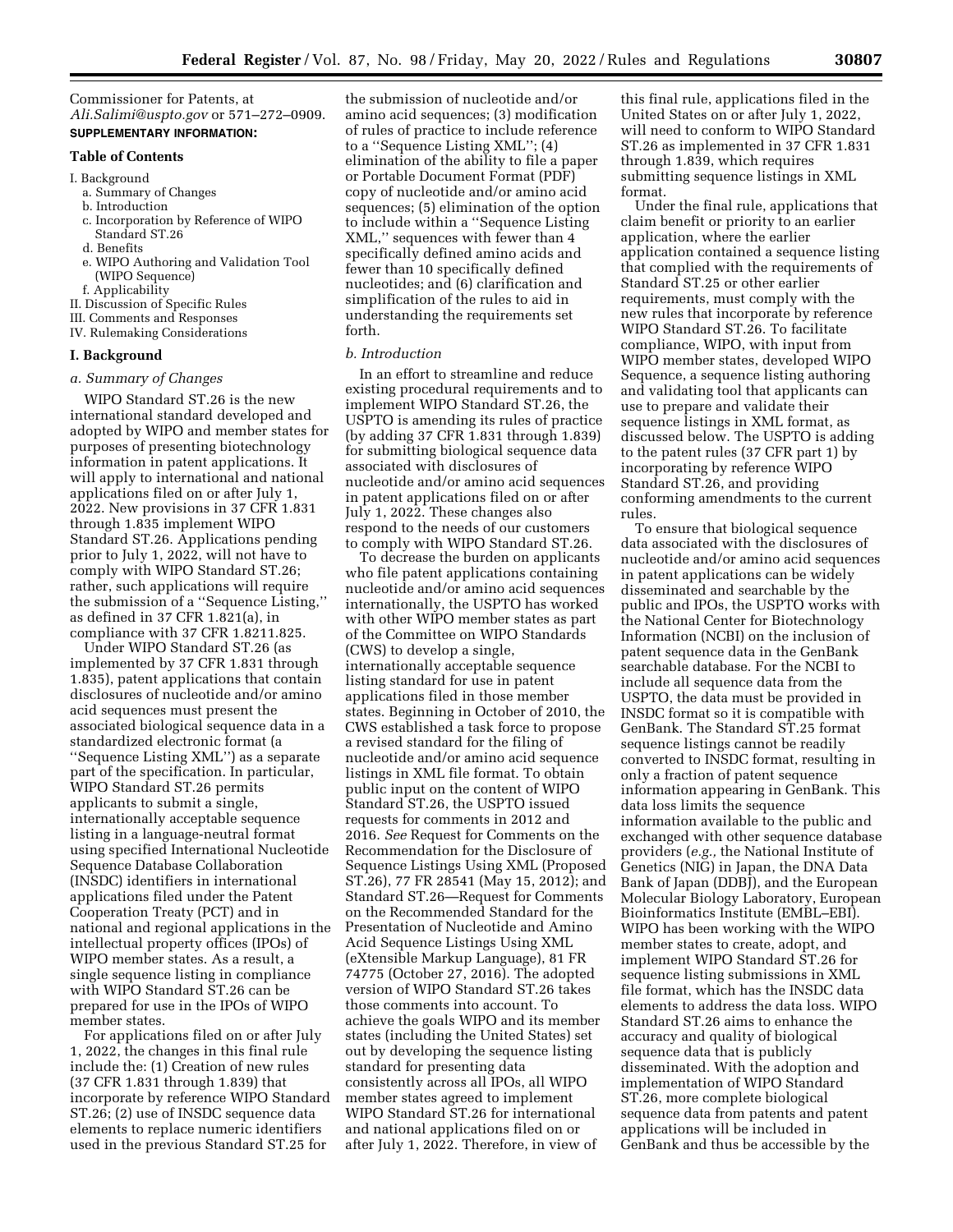public. The change from American Standard Code for Information Interchange (ASCII) plain text format to XML format will result in sequence data having computer tags that facilitate sorting and retrieving and will permit ease of access to the data. Additionally, the NCBI plans to stop accepting data in Standard ST.25 format for inclusion in GenBank approximately three to five years after the WIPO Standard ST.26 transition date (July 1, 2022).

## *c. Incorporation by Reference of WIPO Standard ST.26*

The WIPO ''Handbook on Industrial Property Information and Documentation'' sets forth standards for the presentation of data in many contexts. WIPO Standard ST.26 is titled ''RECOMMENDED STANDARD FOR THE PRESENTATION OF NUCLEOTIDE AND AMINO ACID SEQUENCE LISTINGS USING XML (EXTENSIBLE MARKUP LANGUAGE).'' The CWS adopted the current version (version 1.5) in November of 2021. In October of 2021, at the Assemblies of Member States of WIPO, the member states agreed on July 1, 2022, as the implementation date of WIPO Standard ST.26. This final rule incorporates by reference WIPO Standard ST.26. The standard is available from WIPO, 34 chemin des Colombettes, 1211 Geneva 20 Switzerland, *[www.wipo.int.](http://www.wipo.int)* and also as provided for in 37 CFR 1.839.

WIPO Standard ST.26 is composed of eight documents, namely, the main body of the standard, a first annex (Annex I) setting forth the controlled vocabulary for use with the main body, a second annex (Annex II) setting forth the Document Type Definition (DTD) for the Sequence Listing, a third annex (Annex III) containing a sequence listing specimen (XML file), a fourth annex (Annex IV) setting forth the character subset from the Unicode Basic Latin Code Table, a fifth annex (Annex V) setting forth additional data exchange requirements for IPOs, a sixth annex (Annex VI) containing a guidance document with illustrated examples, and a seventh annex (Annex VII) setting forth recommendations for the transformation of a sequence listing from Standard ST.25 format to WIPO Standard ST.26 format, including guidance on how to avoid adding or deleting subject matter.

The main body of WIPO Standard ST.26 defines the disclosures of nucleotide and/or amino acid sequences in patent applications that must be presented in a sequence listing in XML format in the manner specified in the standard. As detailed in paragraph eight of the main body, a sequence listing in

XML format must not include any sequences having fewer than 10 specifically defined nucleotides, or fewer than 4 specifically defined amino acids. If such sequences are included in the disclosure, they must not be assigned a sequence identification number. The main body establishes the requirements for the representation of nucleotide and/or amino acid sequences and the requirements for the XML file format for a sequence listing. Annex I contains controlled vocabulary that provides nucleotide base codes, lists of modified nucleotides and their abbreviations, amino acid codes, and a list of modified amino acids and their abbreviations. In addition, Annex I provides defined feature keys and qualifiers used for nucleotide and/or amino acid sequences in the XML file for a sequence listing. Annex I specifically identifies qualifiers with language-dependent ''free text'' values that may require translation for national and regional procedures. Annex II provides the DTD setting forth the technical specifications to which a submitted Sequence Listing XML must conform. Annex III provides a link to a specimen of a sequence listing that is compliant with WIPO Standard ST.26 and that shows a representation of an entire sequence listing in XML format. Annex IV provides a table of the character subset from the Unicode Basic Latin Code that will be used in the XML file for the sequence listing. Annex V provides guidance to WIPO member states on how certain sequence elements should be populated when data is exchanged with database providers. Annex VI, containing the guidance document, ensures that all applicants and WIPO member states understand the requirements for inclusion and representation of sequence disclosures. This guidance document was developed, in part, to address concerns raised in response to the USPTO's requests for comments in 2012 and 2016, mentioned above. The guidance document illustrates the requirements of selected paragraphs in the main body of WIPO Standard ST.26 through specific examples of nucleotide and amino acid biological sequence data. Additionally, the document provides guidance on the manner in which biological sequence data is represented in a sequence listing in XML format that is compliant with WIPO Standard ST.26. Annex VII addresses the mandatory requirements of WIPO Standard ST.26, and the potential consequence of these requirements when transforming a compliant Standard ST.25 sequence listing into a WIPO Standard ST.26

sequence listing. Annex VII also provides detailed guidance on how to avoid adding or deleting subject matter due to the additional requirements of WIPO Standard ST.26.

#### *d. Benefits*

Transitioning from rules based on WIPO Standard ST.25 (*i.e.,* the basis for USPTO rules 37 CFR 1.821 through 1.825, regarding ''Sequence Listings'') to rules based on WIPO Standard ST.26 will be beneficial to both patent applicants filing sequence listings and IPOs receiving applications containing disclosures of nucleotide and/or amino acid sequences requiring sequence listings. WIPO Standard ST.26 provides clear requirements for what must be included in a sequence listing and how sequences must be represented. For example, it standardizes the representation of modified nucleotide sequences and amino acid sequences as well as variants derived from primary sequences. Since WIPO Standard ST.26 contains a guidance document that illustrates the requirements for the inclusion and representation of biological sequence data, patent applicants will have a better understanding of the requirements for the presentation of biological sequence data in a compliant sequence listing under WIPO Standard ST.26 (as implemented by 37 CFR 1.831 through 1.839). Additionally, since WIPO Standard ST.26 only allows XML format (an electronic computer readable format), this final rule eliminates the potential for differences between a sequence listing filed in paper/PDF format and the required electronic computer readable format (CRF). As a further benefit, the IPOs of WIPO member states will no longer need to expend resources to process paper sequence listings and perform necessary checks on the contents of paper documents.

Unlike rules based on Standard ST.25, rules based on WIPO Standard ST.26 will allow patent applicants to file a single sequence listing with the USPTO (with the exception of changes to comply with national language requirements) that will be acceptable to the IPOs of all WIPO member states. Under Standard ST.25, IPOs have interpreted and enforced rules differently due to the imprecise language in that standard. This has resulted in the frustrating situation in which applicants generate sequence listings that may be accepted in one IPO but not another.

WIPO Standard ST.26 was drafted to precisely define what must and must not be included in a sequence listing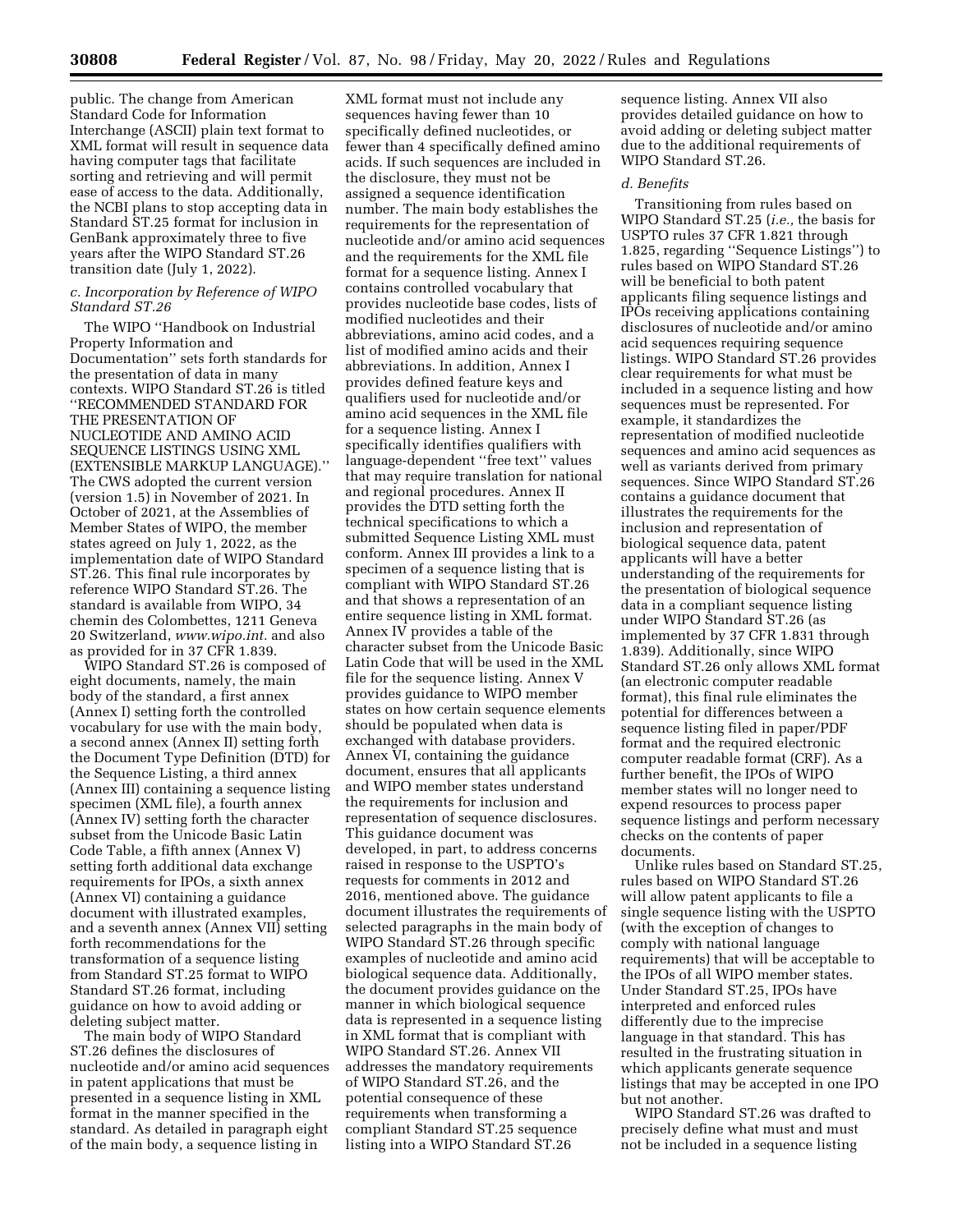and how sequences must be represented in a sequence listing. The ''Guidance document with illustrated examples'' in Annex VI of WIPO Standard ST.26 demonstrates the application of the rules to real-world sequence disclosure examples, reducing the possibility of misinterpretation by IPOs or applicants.

Due to the improved data structure of XML, transitioning to rules based on WIPO Standard ST.26 will increase the quality of the examination of patent applications containing biological sequence data since a more comprehensive search will be possible. Sequence listings submitted in accordance with WIPO Standard ST.26 allow for targeted searching of both sequence annotation and newly required sequence types, such as Damino acids, nucleotide analogues, and linear portions of branched sequences. Finally, sequence listing submissions under rules based on WIPO Standard ST.26 will enhance public database content, as they include the sequence annotations (*e.g.,* feature keys and qualifiers) used by database providers to describe biological sequence data. WIPO Standard ST.26 standardizes sequence variant presentation, the annotation of modified and unusual residues, feature location descriptors, the use of feature keys and qualifiers, organism names, and the presentation of coding regions. Incorporation by reference of WIPO Standard ST.26 into USPTO rules promotes data exchange between the USPTO and the NCBI due to the use of INSDC identifiers required by database providers. The presence of additional data, as well as the enhanced compatibility to facilitate the exchange of data, will increase the value of database searches that relate to nucleotide and amino acid sequences for biotechnology stakeholders.

Requiring compliance with WIPO Standard ST.26 for an application filed on or after July 1, 2022, will reduce the complexity and cost of the long-term maintenance of information technology (IT) systems for accepting sequence listings in multiple formats, provide a clear implementation date, and facilitate the transition to the format requirements of database providers. In addition, a requirement to submit a single sequence listing in XML format will result in better preservation, accessibility, and sorting of the submitted sequence data for the public.

# *e. WIPO Authoring and Validation Tool (WIPO Sequence)*

To comply with rules based on WIPO Standard ST.26, patent applicants will be able to generate a sequence listing compliant with WIPO Standard ST.26

using WIPO Sequence, a desktop application developed by WIPO and adopted by WIPO member states. WIPO Sequence has two functions: An authoring function and a validation function. Patent applicants will be able to author and validate their sequence listing using WIPO Sequence to comply with the requirements of WIPO Standard ST.26. Such a sequence listing will be accepted by all the IPOs of the WIPO member states. Thus, the burden of generating a sequence listing that is acceptable across all WIPO member states will be significantly decreased for patent applicants under WIPO Standard ST.26. This tool is downloadable, free of charge, from the WIPO website. The current version of WIPO Sequence is accessible at *[www.wipo.int/standards/](http://www.wipo.int/standards/en/sequence/index.html)  [en/sequence/index.html.](http://www.wipo.int/standards/en/sequence/index.html)* This version, subject to updates, will allow the public to become familiar with the tool and its dual functionalities.

WIPO Sequence will allow a user to create and save (author) patent application data and biological sequence data in a project, validate the project to ensure all required information is present, and generate a sequence listing in WIPO Standard ST.26 XML format. Information can be entered into a project manually, or data can be imported from a source file in one of a number of file types. WIPO Sequence can import data from other WIPO Standard ST.26 projects, WIPO Standard ST.26 XML sequence listings, Standard ST.25 sequence listing text files, raw files, multi-sequence format files, and FASTA (FAST-All-a DNA and protein sequence alignment software package) files. Feature keys, qualifiers, and organism names are available to select from drop-down lists, simplifying the creation of sequence listings. Applicant and inventor names, as well as custom organism names, can be stored in WIPO Sequence for easy access. To facilitate the review of data entered into a project, WIPO Sequence can generate a ''human-readable'' version (a text version of the sequence data) of the sequence listing in addition to the XML sequence listing.

WIPO Sequence includes an integrated validation function that will alert users to most errors in a project or sequence listing data. The validation function generates a report that clearly lists every detected error, the location of the error, and the detected value of the error, along with a link to the sequence in question, thereby ensuring users can correct errors before generating a final sequence listing. While the validation function will alert a user to most errors in a project or sequence listing, there are a small number of errors that can be

detected only by human review (for example, an inappropriate organism name). In those cases, the integrated validation function will list a ''warning'' in the validation report, reminding users of the applicable/relevant rule and urging them to check their input values before generating a final sequence listing.

A sequence listing in Standard ST.25 format cannot automatically be converted into WIPO Standard ST.26 format because certain data elements required for a sequence listing compliant with WIPO Standard ST.26 are not present in Standard ST.25. Therefore, conversion of a sequence listing in Standard ST.25 format to Standard ST.26 format necessarily requires additional input from the applicant. WIPO Sequence, supplemented by significant guidance from WIPO and the USPTO (in Annex VI and Annex VII of WIPO Standard ST.26), will help applicants accomplish this task. Users can import a Standard ST.25 sequence listing into a project, and WIPO Sequence automatically performs many of the necessary conversions. An Import Report is generated that alerts the user to all data conversions and lists all sequence entries that require additional input. In response to concerns raised regarding the USPTO's requests for comments in 2012 and 2016, the USPTO, in conjunction with WIPO, developed Annex VII to provide detailed guidance to help applicants avoid added or deleted subject matter when converting a sequence listing from Standard ST.25 format into Standard ST.26 format.

To ensure that IPOs can validate and accept sequence listing projects from applicants generated with WIPO Sequence, WIPO is developing a Standard ST.26 sequence listing validation tool, WIPO Sequence Validator. WIPO Sequence Validator will be for use by IPOs. WIPO Sequence Validator will be synchronized with the validation function in the WIPO Sequence tool. The USPTO is integrating WIPO Sequence Validator into its internal IT systems. The WIPO Sequence Validator will apply the same validation rules as WIPO Sequence. Therefore, filers will have a greater level of confidence that a sequence listing authored and validated by WIPO Sequence will comply with the USPTO rules for a ''Sequence Listing XML'' (37 CFR 1.831 through 1.835) and be accepted, given that the WIPO Sequence Validator that the USPTO will use is based on WIPO Standard ST.26.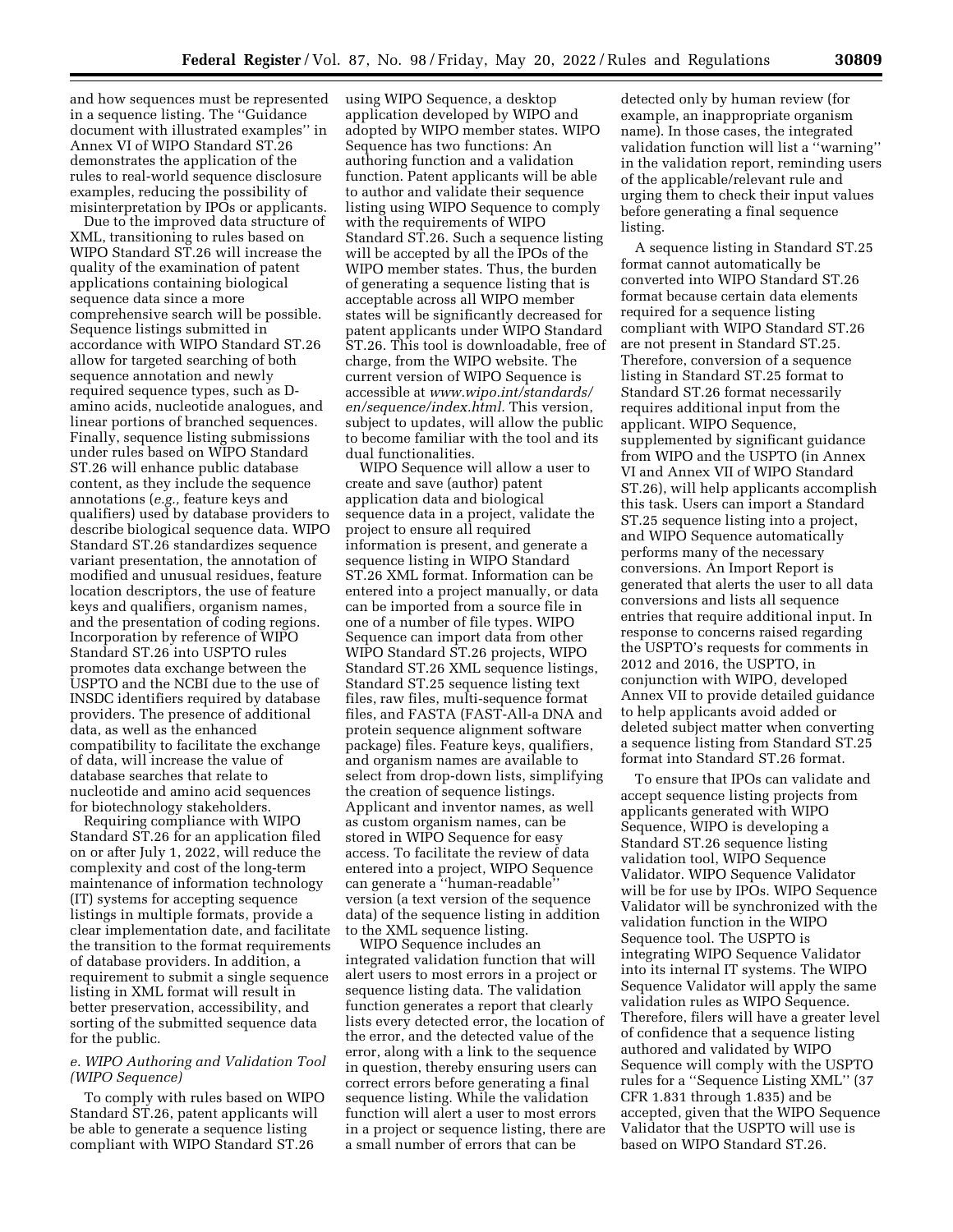# *f. Applicability*

In accordance with this final rule, an application that has a filing date on or after July 1, 2022, will be required to provide a ''Sequence Listing XML'' in accordance with 37 CFR 1.831 through 1.835 for disclosures of any nucleotide and/or amino acid sequences that meet the definitions of 37 CFR 1.831(a) and (b). This includes applications having an international filing date on or after July 1, 2022, that claim benefit or priority to applications with filing dates before July 1, 2022. Such applications include, but are not limited to, applications having one or more benefit or priority claims under 35 U.S.C. 119(e) (claiming the benefit of a provisional), 35 U.S.C. 120 (claiming the benefit as a continuation and/or continuation-inpart), 35 U.S.C. 121 (claiming the benefit as a divisional), 35 U.S.C. 365(c) (claiming the benefit as a continuing application to a PCT application), or 35 U.S.C. 119(a)–(d) or 35 U.S.C. 365(a) (claiming the priority to a foreign filed application or a prior filed PCT). If a prior application to which benefit or priority is claimed contains a ''Sequence Listing'' in Standard ST.25 format (in compliance with 37 CFR 1.821 through 1.825), the applicant will be required to convert that ''Sequence Listing'' to WIPO Standard ST.26 format (a ''Sequence Listing XML'' in compliance with 37 CFR 1.831 through 1.835) for inclusion in the new application filed on or after July 1, 2022.

As provided in 35 U.S.C. 363, the filing date of an international stage application is also the filing date for the national stage application filed under 35 U.S.C. 371. Accordingly, for applications submitted under 35 U.S.C. 371, WIPO Standard ST.26 will apply to such applications based on the international filing date of the corresponding international application, rather than the date of submission of the national stage application in the USPTO.

Compliance with 37 CFR 1.831 through 1.835 (rules based on WIPO Standard ST.26) is also applicable to any reissue application filed on or after July 1, 2022, where the disclosure or claims contain nucleotide and/or amino acid sequences as defined in 37 CFR 1.831(a) or (b). The filing date of the originally granted patent for which reissue is sought is not relevant in determining the applicability date of this final rule.

Relying on the actual filing date of an application to determine whether sequence information must conform to 37 CFR 1.821 through 1.825 (rules based on Standard ST.25) or 37 CFR 1.831

through 1.835 (rules based on WIPO Standard ST.26) will simplify the application of the sequence rules, both for the USPTO and the applicant. Though 37 CFR 1.821 through 1.825 are not revised by this final rule, note that 37 CFR 1.821 through 1.825 will not be applicable to applications filed on or after July 1, 2022, as a result of this final rule.

For applications filed on or after July 1, 2022, the USPTO patent electronic filing system will prohibit an applicant from submitting both a ''Sequence Listing XML'' (a sequence listing that conforms to WIPO Standard ST.26 as implemented in 37 CFR 1.831 through 1.835) and a ''Sequence Listing'' (a sequence listing that conforms to ST.25 as implemented in 37 CFR 1.821 through 1.825) in the same submission. Filing a ''Sequence Listing'' in an application filed on or after July 1, 2022, will result in a notice informing applicant that the submission fails to comply with 37 CFR 1.831 through 1.834 and will require submission of a ''Sequence Listing XML.''

While implementing regulations and procedures for ST.26, the USPTO recognized that an applicant might erroneously provide a ''Sequence Listing'' (one in ASCII plain text file format) even though a "Sequence Listing XML'' is required. Therefore, in the rare circumstance in which a ''Sequence Listing'' is submitted in an application filed on or after July 1, 2022, the ''Sequence Listing'' present in the Office file wrapper of the application at issue may be used to provide support for the submission of a compliant ''Sequence Listing XML.'' The applicant's reliance on the ''Sequence Listing'' to support the compliant ''Sequence Listing XML'' would be by way of the safeguard under 37 CFR 1.57(b), if an earlier filed application contains a proper ''Sequence Listing'' in .txt file format, or via a grantable petition under 37 CFR 1.182, only if the application does not have a proper benefit or priority claim present on the filing date to an earlier filed application.

An applicant may rely on the provisions in 37 CFR 1.57(b), as described in the Manual of Patent Examining Procedure at section 217, to support the required ''Sequence Listing XML'' as an ''inadvertently omitted portion of the specification or drawing(s).'' To rely on 37 CFR 1.57(b), a compliant ''Sequence Listing'' must have been submitted in an earlier filed application to which the present application makes a proper benefit or priority claim, and the ''Sequence Listing'' was present on the filing date of the earlier filed application (*i.e.,* the

earlier filed application contains a compliant ''Sequence Listing'' submitted under 37 CFR 1.821(c)(1) as an ASCII plain text file (with a proper incorporation by reference statement in the specification),  $37$  CFR  $1.821(c)(2)$  as a PDF copy, or 37 CF 1.821(c)(3) on physical sheets of paper). An applicant would be required to submit: (1) A compliant ''Sequence Listing XML'' under 37 CFR 1.835(a)(1); (2) a statement identifying where the inadvertently omitted portion of the specification can be found (*e.g.,*  identifying the nucleotide and/or amino acid sequence information in the compliant ''Sequence Listing'' from the earlier filed application that forms the basis for the ''Sequence Listing XML''), *see* 37 CFR 1.835(a)(3); (3) a statement identifying the nucleotide and/or amino acid sequences of the ''Sequence Listing,'' submitted (in the earlier filed application) under 37 CFR  $1.821(c)(1)$  as an ASCII plain text file (with a proper incorporation by reference statement in the specification),  $37$  CFR  $1.821(c)(2)$  as a PDF copy, or 37 CFR 1.821(c)(3) as physical sheets of paper, which forms the basis for the compliant ''Sequence Listing XML''; (4) a statement that the ''Sequence Listing XML'' does not introduce new matter into the application, *see* 37 CFR 1.835(a)(4); and (5) a statement that all or a portion of the specification or drawings, as found in the ''Sequence Listing XML,'' were inadvertently omitted from the application. The availability of relief under 37 CFR 1.57(b) precludes the filing of a grantable petition under 37 CFR 1.182 seeking the same relief.

A petition under 37 CFR 1.182 would require: (1) A compliant ''Sequence Listing XML'' under 37 CFR 1.835(a)(1); (2) a statement identifying the nucleotide and/or amino acid sequence information of the ''Sequence Listing'' submitted as an ASCII plain text file that forms the basis for the ''Sequence Listing XML'' (*i.e.,* identifying the nucleotide and/or amino acid sequence information found in the ''Sequence Listing'' from the earlier submitted ASCII ''Sequence Listing'') that is relied on for submission of a compliant ''Sequence Listing XML,'' *see* 37 CFR 1.835(a)(3); and (3) a statement that the ''Sequence Listing XML'' does not introduce new matter into the application, as required by 37 CFR 1.835(a)(4). In such circumstances, for record retention purposes, any ''Sequence Listing'' submitted as an ASCII plain text file will be retained in the official record for the application.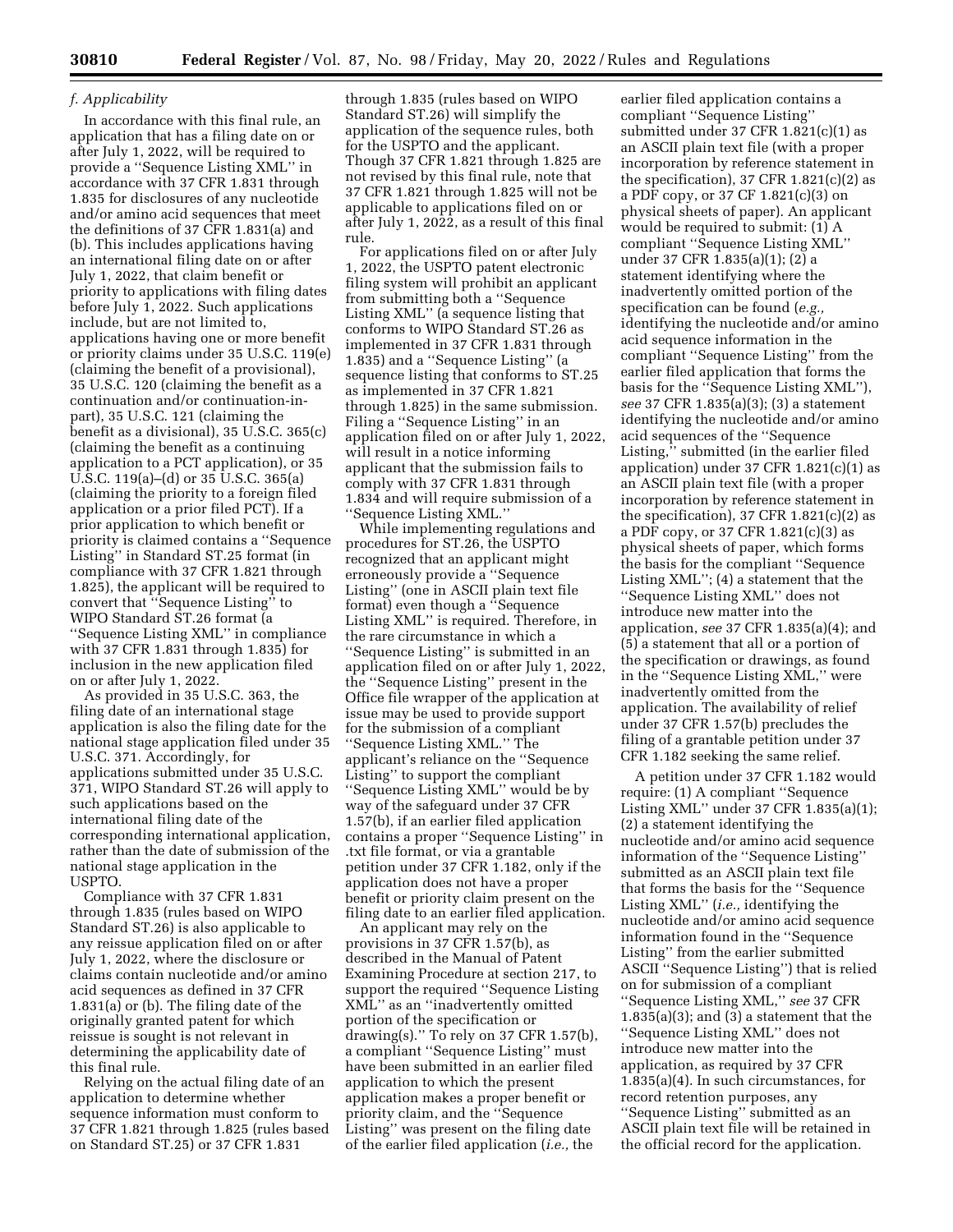# **II. Discussion of Specific Rules**

*Section 1.52:* Section 1.52 (e)(1)(ii) is amended to include reference to a ''Sequence Listing XML'' submitted under § 1.831(a) in compliance with §§ 1.832 through 1.834.

Section 1.52(e)(3)(iii) is amended to more explicitly indicate that the contents of each read-only optical disc must be in ASCII plain text and if compressed, must be compressed in accordance with § 1.58 for ''Large Tables,'' § 1.96 for a ''Computer Program Listing Appendix,'' or § 1.824 for a ''Sequence Listing'' or CRF of the ''Sequence Listing,'' as applicable.

Section 1.52(e)(3)(iv) is added to require that the contents of each readonly optical disc for a ''Sequence Listing XML'' must be in XML file format and, if compressed, must be compressed in accordance with § 1.834.

Section 1.52(e)(7) is amended to add that any amendment to the information on a read-only optical disc previously submitted in relation to a ''Sequence Listing XML'' must be made by way of a replacement read-only optical disc in accordance with § 1.835(b).

Section 1.52(f)(1) is amended to add that any XML file submitted on a readonly optical disc is excluded from the application size fee determination if the read-only optical disc contains a ''Sequence Listing XML'' in compliance with § 1.831(a). The provision at 35 U.S.C. 41(a)(1)(G) provides the basis for excluding ''any sequence listing,'' when filed in electronic medium, from the application size fee determination. A ''Sequence Listing XML'' is considered as ''any sequence listing.''

Section 1.52(f)(1)(i) is amended to reference any ''Sequence Listing XML'' in compliance with § 1.831(a).

Section 1.52(f)(2) is amended to indicate that any XML file, submitted via the USPTO patent electronic filing system for a ''Sequence Listing XML'' in compliance with § 1.831(a) is excluded from the application size fee determination. The provision at 35 U.S.C. 41(a)(1)(G) provides the basis for excluding ''any sequence listing,'' when filed in an electronic medium, from the application size fee determination. A ''Sequence Listing XML'' is considered as ''any sequence listing.''

Section 1.52(f)(2)(i) is amended to add a reference to any ''Sequence Listing XML'' in compliance with § 1.831(a).

Section 1.52(f)(3) is amended to add that any ''Sequence Listing XML'' of 300 MB–800 MB is subject to the surcharge set forth in § 1.21(o)(1) and also add that any ''Sequence Listing XML'' over 800 MB is subject to the surcharge set forth in § 1.21(o)(2).

*Section 1.53:* Section 1.53(c)(4) is revised to indicate that a separate sequence listing in a provisional application disclosing nucleotide and/or amino acid sequences is not required, but any biological sequence data submitted in a provisional application filed on or after July 1, 2022, must be a ''Sequence Listing XML'' in compliance with §§ 1.831 through 1.834. This change does not apply to provisional applications filed before July 1, 2022.

*Section 1.77:* Section 1.77(b)(5) is amended to reorganize the provisions to § 1.77(b)(5)(i) for an incorporation by reference statement for ASCII plain text files submitted for a ''Computer Program Listing Appendix'' (§ 1.77(b)(5)(i)(A)), a ''Sequence Listing'' (§ 1.77(b)(5)(i)(B)), and "Large Tables"  $(S_1.77(b)(5)(i)(c))$ . Section 1.77(b)(5)(ii) is added to provide for the provisions for an incorporation by reference statement for a ''Sequence Listing XML'' submitted via the USPTO patent electronic filing system or on one or more read-only optical discs.

*Section 1.121:* Section 1.121(b) is amended to revise the reference for a ''Sequence Listing'' and eliminate the reference to a CRF of a ''Sequence Listing,'' since a separate CRF (under  $§ 1.821(e)(1)$  or  $(2)$  is not part of the specification. The amendment also adds an exception to amendment practice for a ''Sequence Listing XML'' (§ 1.831(a)).

Section 1.121(b)(6) is amended to require that changes to a ''Sequence Listing XML'' be made in accordance with § 1.835.

*Section 1.173:* The heading of § 1.173(b)(1) is amended to include

'Sequence Listing XML' (§ 1.831(a))." Section  $1.173(b)(1)(i)$  is amended to add an exception to reissue amendment practice for a '' 'Sequence Listing XML' (§ 1.831(a)).''

Section 1.173(b)(1)(ii) is amended to provide that changes to a ''Sequence Listing XML'' must be made in accordance with § 1.835.

Section 1.173(d) is amended to add a ''Sequence Listing XML'' (§ 1.831(a)) among the items that are excluded from the manner of making amendments in a reissue application. Reference to specific CFR provisions for ''Large Tables'' (§ 1.58(c)), a ''Computer Program Listing Appendix'' (§ 1.96(c)), and a ''Sequence Listing'' (§ 1.821(c)) were added.

*Section 1.211:* Section 1.211(c) is amended to add a ''Sequence Listing'' in compliance with §§ 1.821 through 1.825 (if applicable) for an application filed before July 1, 2022, and a ''Sequence Listing XML'' in compliance with §§ 1.831 through 1.835 (if applicable) for an application filed on or after July 1,

2022, to the currently listed items that may delay application publication if not present.

*Section 1.495:* Section 1.495(c)(5) is amended to delineate between translations needed for a sequence listing in international applications entering the national stage in the United States and having an international filing date before July 1, 2022, and a sequence listing in XML format for international applications entering the national stage in the United States and having an international filing date on or after July 1, 2022. Specifically, the amendment indicates that a sequence listing need not be translated for national stage entry if it complies with PCT Rule 12.1(d) and the description complies with PCT Rule 5.2(b) for applications having an international filing date before July 1, 2022. However, the amendment indicates that a sequence listing in XML format must be translated for national stage entry if it was submitted in an international application having an international filing date on or after July 1, 2022, with non-English language values for any language-dependent free text qualifiers. Note that an invention title is not considered a ''languagedependent free text qualifier'' for purposes of this rule, and translation of the invention title is not required.

Section 1.495(c)(5), as well as §§ 1.833(b)(3) and 1.835(d)(2) as discussed below, were proposed to require that the ''Sequence Listing XML'' contain at least one invention title in English. This proposal has not been adopted in this final rule. The proposed requirement for a translation of the title into English was not adopted in the final rule because applicants in the international phase need only provide a title in the language of filing, which can be in a language other than English.

*Section 1.530:* The heading of § 1.530(d)(1) is amended to include 'Sequence Listing XML' (§ 1.831(a))."

Section  $1.530(d)(1)(i)$  is amended to add an exception to reexamination amendment practice for a '' 'Sequence Listing XML' (§ 1.831(a)).''

Section 1.530(d)(1)(ii) is amended to provide that changes to a ''Sequence Listing XML'' must be made in accordance with § 1.835.

*Section 1.704:* Section 1.704(f) is amended to add a ''Sequence Listing XML'' in compliance with §§ 1.831 through 1.835 (if applicable) to the list of items required for an application filed under 35 U.S.C. 111(a) to be in condition for examination for purposes of calculating a reduction in patent term adjustment. The amendment also adds a ''Sequence Listing XML'' in compliance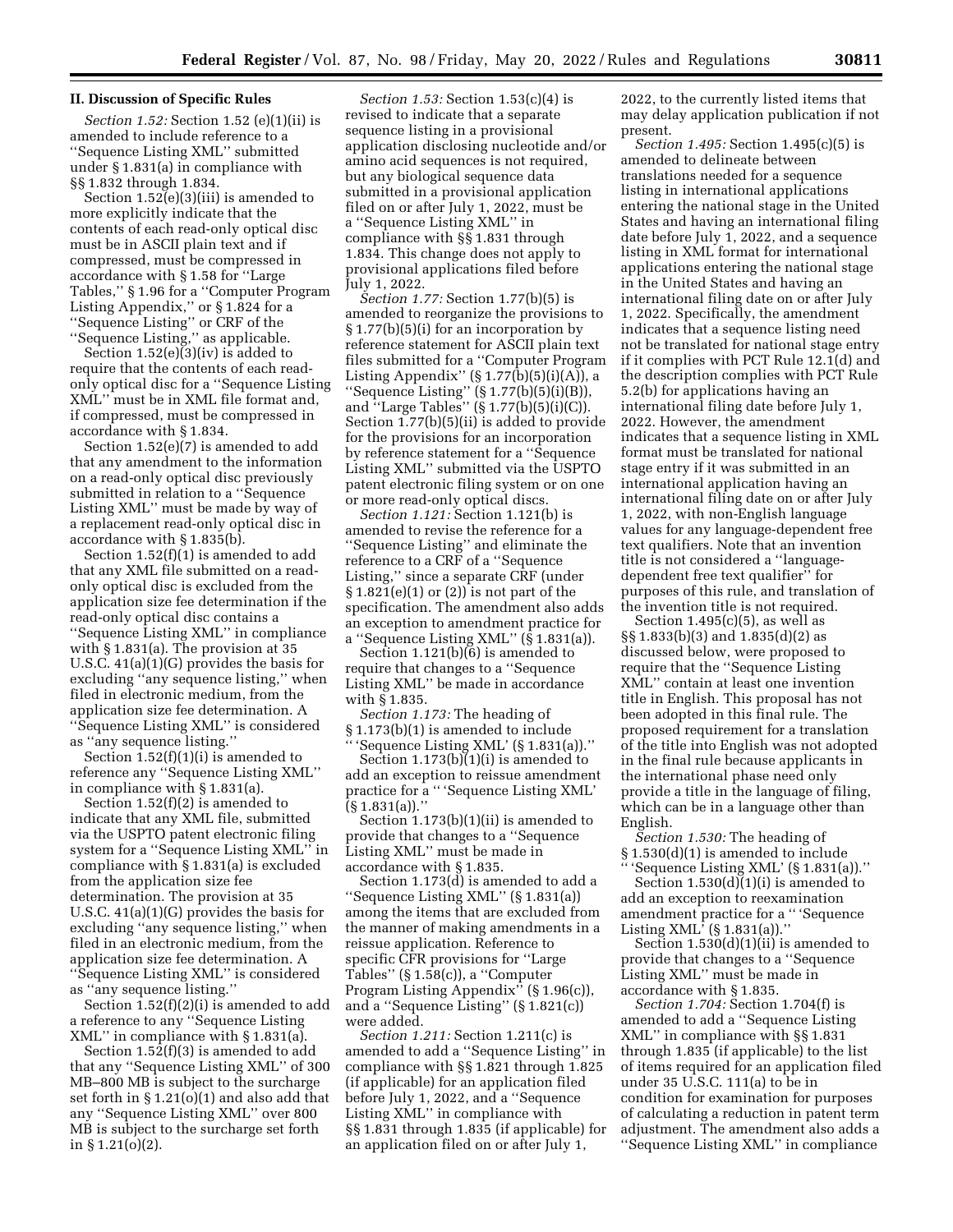with §§ 1.831 through 1.835 (if applicable) to the list of items that must be submitted in an international application for such an application to be in condition for examination when the application has entered the national stage as defined in § 1.491(b). Lastly, the rule is also amended to add a ''Sequence Listing XML'' in compliance with §§ 1.831 through 1.835 (if applicable) to the current list of items required for an application to be considered compliant, for purposes of determining a patent term adjustment reduction, on the filing date of the latest reply (if any) correcting the papers, drawings, or ''Sequence Listing'' that is prior to the date of the mailing of either an action under 35 U.S.C. 132 or a notice of allowance under 35 U.S.C. 151, whichever occurs first. Lastly, the term ''Sequence Listing'' replaces ''sequence listing,'' since §§ 1.821 through 1.825 specifically define a ''Sequence Listing.''

*Section 1.831:* Section 1.831 is added to provide the heading of ''requirements for patent applications filed on or after July 1, 2022, having disclosures of nucleotide and/or amino acid sequences.''

Section 1.831(a) is added to specify that patent applications disclosing nucleotide and/or amino acid sequences by enumeration of their residues, as defined in paragraph (b) of the section, must contain, as a separate part of the disclosure, a ''Sequence Listing XML''. Disclosed nucleotide and/or amino acid sequences that do not meet the definition in paragraph (b) of the section must not be included in the ''Sequence Listing XML.'' The ''Sequence Listing XML'' contains information of the nucleotide and/or amino acid sequences disclosed in the patent application using the symbols and format in accordance with the requirements of §§ 1.832 through 1.834.

Section 1.831(b)(1) and (2) are added to define the nucleotide and amino acid sequences for which a ''Sequence Listing XML'' is required. Specifically, nucleotide and/or amino acid sequences, as used in these rules, encompass: an unbranched sequence or linear region of a branched sequence containing 4 or more specifically defined amino acids, wherein the amino acids form a single peptide backbone or an unbranched sequence or linear region of a branched sequence of 10 or more specifically defined nucleotides, wherein adjacent nucleotides are joined by a 3′ to 5′ (or 5′ to 3′) phosphodiester linkage or, for nucleotide analogs, any chemical bond that results in an arrangement of adjacent nucleobases that mimics the arrangement of

nucleobases in naturally occurring nucleic acids.

Section 1.831(c) is added to state that, where the description or claims of a patent application discuss a nucleotide and/or amino acid sequence that is set forth in the ''Sequence Listing XML'' in accordance with paragraph (a) of the section, reference must be made to the sequence by use of the sequence identifier, preceded by ''SEQ ID NO:'' or the like, in the text of the description or claims, even if the sequence is also embedded in the text of the description or claims of the patent application. Where a sequence is presented in a drawing, reference must be made to the sequence by use of the sequence identifier (§ 1.832(a)), either in the drawing or in the Brief Description of the Drawings, where the correlation between multiple sequences in the drawing and their sequence identifiers (§ 1.832(a)) in the Brief Description is clear. The use of SEQ ID NO: Is preferred, but including ''or the like'' is intended to ensure that a formalities notice is not sent when an application uses, for example, "SEQ NO." or "Seq. Id. No.'' or any similar identification of an amino acid or nucleotide sequence in the description or claims where it is clear that a sequence from the ''Sequence Listing XML'' is shown in the description, claims, or drawings. When identifying the sequence in the description, claims, or drawings, the numeric sequence identifier from the ''Sequence Listing XML'' must identify the same sequence.

Section 1.831(d) is added to define the expression ''enumeration of its residues,'' consistent with the definition in paragraph 3(c)(i) or (ii) of WIPO Standard ST.26 (incorporated by reference, *see* 37 CFR 1.839).

Section 1.831(e) is added to define the expression ''specifically defined,'' consistent with the definition in paragraph 3(k) of WIPO Standard ST.26.

Section 1.831(f) is added to define the expression ''amino acid,'' consistent with the definition in paragraph 3(a) of WIPO Standard ST.26.

Section 1.831(g) is added to define the expression ''modified amino acid,'' consistent with the definition in paragraph 3(e) of WIPO Standard ST.26.

Section 1.831(h) is added to define the expression ''nucleotide,'' consistent with paragraphs 3(f) and 3(g) of WIPO Standard ST.26.

Section 1.831(i) is added to define the expression ''modified nucleotide,'' consistent with paragraph 3(f) of WIPO Standard ST.26.

Section 1.831(j) is added to indicate that a ''Sequence Listing XML'' must not include any sequences having fewer

than 10 specifically defined nucleotides, or fewer than 4 specifically defined amino acids. Even though § 1.831(a) states that ''[d]isclosed nucleotide or amino acid sequences that do not meet the definition in paragraph (b) of this section must not be included in the ''Sequence Listing XML,'' '' adding § 1.831(j) makes explicit the prohibition of including such sequences in the ''Sequence Listing XML.''

*Section 1.832:* Section 1.832 is added to provide the manner in which a nucleotide and/or amino acid sequence is represented in the ''Sequence Listing XML'' part of a patent application having a filing date on or after July 1, 2022.

Section 1.832(a) is added to define the requirements for the representation of sequences in the ''Sequence Listing XML'' part of the application. Specifically, each nucleotide and/or amino acid sequence represented in the ''Sequence Listing XML'' must be assigned a separate sequence identifier, and sequence identifiers must begin with the number 1 and increase sequentially by integers, as defined in paragraph 10 of WIPO Standard ST.26 (incorporated by reference, *see* 37 CFR 1.839).

Section 1.832(b)(1) through (4) are added to define the requirements for the representation of nucleotide sequence data in the ''Sequence Listing XML.'' Specifically, a nucleotide sequence must be represented in the manner described in paragraphs 11–12 of WIPO Standard ST.26. All nucleotides, including nucleotide analogs, modified nucleotides, and ''unknown'' nucleotides, within a nucleotide sequence must be represented and described using symbols in the manner described in paragraphs 13–19 and 21 of WIPO Standard ST.26. For a region containing a known number of contiguous "a," "c," "g," "t," or "n" residues for which the same description applies, the entire region may be jointly described as provided in paragraph 22 of WIPO Standard ST.26.

Section  $1.832(c)(1)$  through  $(4)$  are added to define the requirements for the representation of amino acid sequence data in the ''Sequence Listing XML.'' Specifically, an amino acid sequence must be represented in the manner described in paragraphs 24 and 25 of WIPO Standard ST.26. All amino acids, including modified amino acids and ''unknown'' amino acids, within an amino acid sequence must be represented and described using symbols in the manner described in paragraphs 26–30 and 32 of WIPO Standard ST.26. For a region containing a known number of contiguous ''X''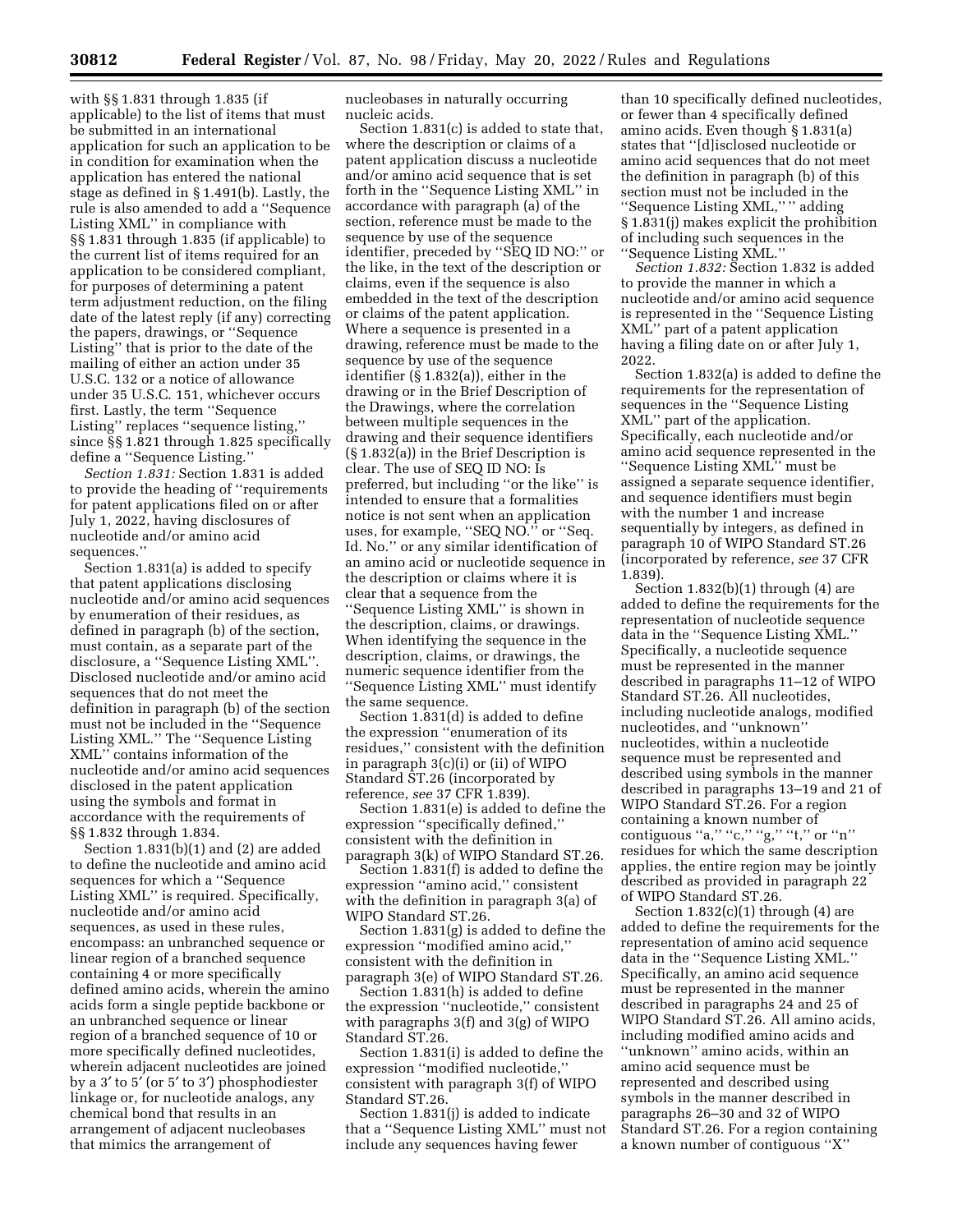residues for which the same description applies, the entire region may be jointly described as provided in paragraph 34 of WIPO Standard ST.26.

Section 1.832(d) is added to define the manner in which a single continuous sequence, derived from one or more non-contiguous segments of a larger sequence, or of segments from different sequences, must be represented in the ''Sequence Listing XML,'' as described in paragraph 35 of WIPO Standard ST.26.

Section 1.832(e) is added to define the manner in which a nucleotide and/or amino acid sequence that contains regions of specifically defined residues separated by one or more regions of contiguous ''n'' or ''X'' residues of specified length must be represented in the ''Sequence Listing XML,'' as described in paragraph 36 of WIPO Standard ST.26.

Section 1.832(f) is added to define the manner in which a nucleotide and/or amino acid sequence that contains regions of specifically defined residues separated by one or more gaps of an unknown or undisclosed number of residues must be represented in the ''Sequence Listing XML,'' as described in paragraph 37 of WIPO Standard ST.26.

*Section 1.833:* Section 1.833 is added to describe the requirements for a ''Sequence Listing XML,'' which is required by § 1.831(a) for disclosures of nucleotides and/or amino acid sequences in patent applications with a filing date on or after July 1, 2022, to comply with WIPO Standard ST.26 (incorporated by reference, *see* 37 CFR 1.839).

Section 1.833(a) is added to require that the ''Sequence Listing XML'' must be presented as a single XML 1.0 file and encoded using Unicode UTF–8. Section 1.833(a) also incorporates by reference paragraphs 40 and 41, and Annex IV of WIPO Standard ST.26 for character sets.

Section 1.833(b)(1) is added to require that the ''Sequence Listing XML'' presented in accordance with § 1.833(a) must further be valid according to the DTD as presented in Annex II of WIPO Standard ST.26.

Section 1.833(b)(2) is added to recite that a ''Sequence Listing XML'' must comply with the requirements of WIPO Standard ST.26, to include the items enumerated in § 1.833(b)(2)(i) through (v) as discussed in the following paragraphs.

Section 1.833(b)(2)(i) is added to require that the ''Sequence Listing XML'' contain an XML declaration as defined in paragraph 39(a) of WIPO Standard ST.26.

Section 1.833(b)(2)(ii) is added to require that the ''Sequence Listing XML'' contain a document type declaration as defined in paragraph 39(b) of WIPO Standard ST.26.

Section 1.833(b)(2)(iii) is added to require that the ''Sequence Listing XML'' contain a root element as defined in paragraph 43 of WIPO Standard ST.26.

Section 1.833(b)(2)(iv) is added to require that the ''Sequence Listing XML'' contain a general information part that complies with paragraphs 45, 47, and 48 of WIPO Standard ST.26, as applicable.

Section  $1.833(b)(2)(v)$  is added to require that the ''Sequence Listing XML'' contain a sequence data part that complies with paragraphs 50–55, 57, 58, 60–69, 71–78, 80–87, 89–98, and 100 of WIPO Standard ST.26, as applicable.

Section 1.833(b)(3) is added to require that an INSDQualifier\_value element includes a value for that element in English for each language-dependent free text qualifier in the ''Sequence Listing XML,'' as required by  $\S 1.52(b)(1)(ii)$ , and where an INSDQualifier\_value element is defined in paragraphs 76 and 85–87 of WIPO Standard ST.26. The proposed requirement for a translation of the title into English was not adopted in the final rule because applicants in the international phase need only provide a title in the language of filing, which can be in a language other than English.

*Section 1.834:* Section 1.834 is added to provide details on the form and format for nucleotide and/or amino acid sequence submissions as the ''Sequence Listing XML'' in patent applications filed on or after July 1, 2022.

Section 1.834(a) is added to indicate that a ''Sequence Listing XML'' in Unicode UTF–8 created by any means (*e.g.,* text editors, nucleotide/amino acid sequence editors, or other custom computer programs) in accordance with §§ 1.831 through 1.833 must: (1) Be compatible with a PC or Mac® and with MS–DOS®, MS-Windows®, Mac OS®, or Unix®/Linux® operating systems; (2) be in XML format, where all permitted printable characters (including the space character) and non-printable (control) characters are defined in paragraph 40 of WIPO Standard ST.26 (incorporated by reference, *see* 37 CFR 1.839); and (3) be named as \*.xml, where "\*" is one character or a combination of characters limited to upper- or lowercase letters, numbers, hyphens, and underscores and the name does not exceed 60 characters in total, excluding the extension. No spaces or other types of characters are permitted in the file name.

Section 1.834(b) is added to require that the ''Sequence Listing XML'' must be in a single file containing the sequence information and be submitted either: (1) Electronically via the USPTO patent electronic filing system, where the file size must not exceed 100 MB and file compression is not permitted; or (2) on read-only optical disc(s) in compliance with § 1.52(e), where (i) a file that is not compressed must be contained on a single read-only optical disc, (ii) the file may be compressed using WinZip®, 7-Zip, or Unix®/Linux® Zip, (iii) a compressed file must not be self-extracting, and (iv) a compressed XML file that does not fit on a single read-only optical disc may be split into multiple file parts in accordance with the target read-only optical disc size and labeled in compliance with  $§ 1.52(e)(5)(vi).$ 

Section 1.834(c)(1) is added to require that when a ''Sequence Listing XML'' required by § 1.831(a) is submitted in XML file format via the USPTO patent electronic filing system or on a readonly optical disc (in compliance with § 1.52(e)), the specification must contain a statement in a separate paragraph (*see*  § 1.77(b)(5)) that incorporates by reference the material in the XML file identifying: (1) The name of the file, (2) the date of creation, and (3) the size of the file in bytes, so long as  $\S 1.834(c)(2)$ does not apply. This provision was added in the final rule to expressly require an incorporation by reference statement in the specification to the ''Sequence Listing XML,'' which was only implicitly required by § 1.835(c).

Section 1.834(c)(2) is added to indicate that if the ''Sequence Listing XML'' required by § 1.831(a) is submitted in XML file format via the USPTO patent electronic filing system or on a read-only optical disc (in compliance with § 1.52(e)) for an international application during the international stage, then an incorporation by reference statement of the material in the XML file is not required. This provision was added in the final rule to specifically exempt the requirement for an incorporation by reference statement in the specification to the ''Sequence Listing XML'' (as in  $\S 1.834(c)(1)$  for a national stage application when the ''Sequence Listing XML'' constituted part of the international application during the international stage.

*Section 1.835:* Section 1.835 is added to provide the requirements for submission of an amendment to add or replace a ''Sequence Listing XML'' for applications filed on or after July 1, 2022.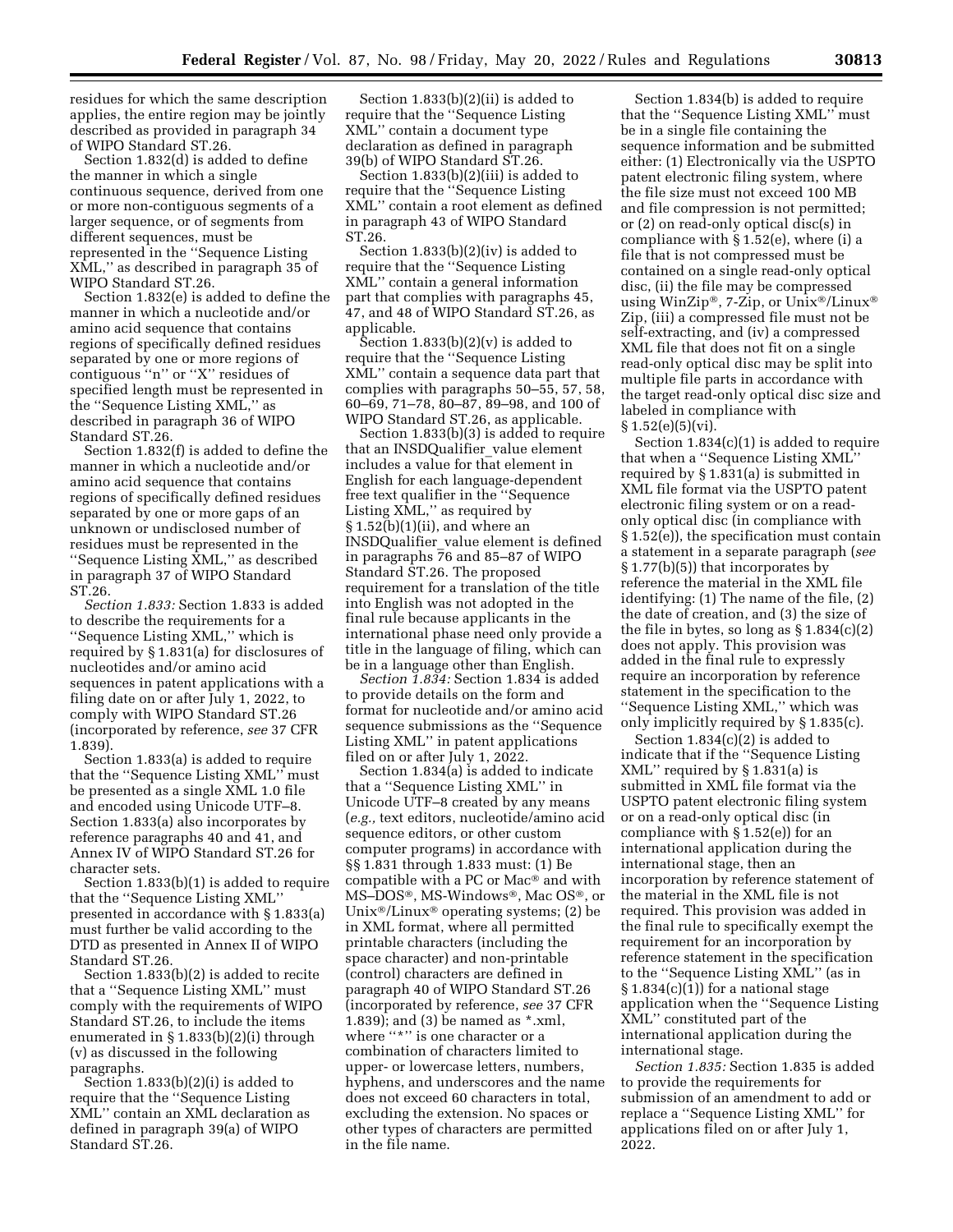Section 1.835(a) is added to require that any amendment to a patent application adding an initial submission of a ''Sequence Listing XML'' as required by § 1.831(a) after the application filing date must include: (1) A ''Sequence Listing XML'' file submitted either (i) via the USPTO patent electronic filing system, or (ii) on a read-only optical disc in compliance with § 1.52(e); (2) a request to amend the specification to include an incorporation by reference statement of the material in the ''Sequence Listing XML'' file, identifying the name of the file, the date of creation, and the size of the file in bytes (*see* § 1.77(b)(5)(ii)), except when submitted to the United States International Preliminary Examining Authority for an international application; (3) a statement that indicates the basis for the amendment, with specific references to particular parts of the application as originally filed (specification, claims, drawings) for all sequence data in the ''Sequence Listing XML''; and (4) a statement that the ''Sequence Listing XML'' includes no new matter.

Section 1.835(b) is added to require that any amendment adding to, deleting from, or replacing sequence information in a ''Sequence Listing XML'' submitted as required by § 1.831(a) must include: (1) A replacement ''Sequence Listing XML'' containing the entire ''Sequence Listing XML,'' including any additions, deletions, or replacements of sequence information, and shall be submitted either (i) via the USPTO patent electronic filing system, or (ii) on a readonly optical disc, in compliance with § 1.52(e) labeled as ''REPLACEMENT MM/DD/YYYY'' (with the month, day, and year of creation indicated); (2) an instruction to amend the specification to include an incorporation by reference statement of the material in the replacement ''Sequence Listing XML'' file that identifies the name of the file, the date of creation, and the size of the file in bytes (*see* § 1.77(b)(5)(ii)), except when the replacement ''Sequence Listing XML'' is submitted to the United States International Preliminary Examining Authority for an international application; (3) a statement that identifies the location of all additions, deletions, or replacements of sequence information relative to the replaced ''Sequence Listing XML''; (4) a statement that indicates the support for the additions, deletions, or replacements of the sequence information, with specific references to particular parts of the application as originally filed (specification, claims, drawings) for all amended sequence

data in the replacement ''Sequence Listing XML''; and (5) a statement that the replacement ''Sequence Listing XML'' includes no new matter.

Section 1.835(c) is added to require that the specification of a complete application with a ''Sequence Listing XML'' as required under § 1.831(a), present on the application filing date but without an incorporation by reference of the material contained in the ''Sequence Listing XML'' file, must be amended to contain a separate paragraph incorporating by reference the material contained in the ''Sequence Listing XML'' file, in accordance with § 1.77(b)(5)(ii), except for international applications.

Section  $1.835(d)(1)$  is added to provide that, when any of the requirements of §§ 1.831 through 1.834 are not satisfied in an application under 35 U.S.C. 111(a) or in a national stage application under 35 U.S.C. 371, the applicant will be notified and given a period of time in which to comply with such requirements to prevent the abandonment of the application. This final rule indicates that, subject to § 1.835(d)(2), any amendment to add or replace a ''Sequence Listing XML'' in response to a requirement under this paragraph must be submitted in accordance with the requirements of § 1.835(a) through (c).

Section 1.835(d)(2) is added to explicitly provide that compliance with § 1.835(a) through (c) is not required for the submission of a ''Sequence Listing XML'' that is solely an English translation of a previously submitted ''Sequence Listing XML'' that contains non-English values for any languagedependent free text elements (as per § 1.833(b)(3)). The required submission will be a translated ''Sequence Listing XML'' in compliance with §§ 1.831 through 1.834. Updated values for attributes in the root element  $(\S 1.833(b)(2)(iii))$  or elements of the general information part  $(\S 1.833(b)(2)(iv))$  are not considered amendments for purposes of complying with § 1.835(a) through (c). Even though §§ 1.52(b)(1)(ii) and 1.495(c)(1)(i) require a translation for applications filed under 35 U.S.C. 111(a) and for those entering the national stage, respectively, this rule makes explicit that when a translated ''Sequence Listing XML'' is provided as a reply to a notice that the ''Sequence Listing XML'' contains non-English values for any language-dependent free text elements, and the translation does not include the deletion, addition, or replacement of sequence information, the translated ''Sequence Listing XML'' need not comply with the requirements

for an amended ''Sequence Listing XML'' as set forth in § 1.835(a) through (c). The proposed requirement for a translation of the title into English was not adopted in the final rule because applicants in the international phase need only provide a title in the language of filing, which can be in a language other than English.

Section 1.835(e) is added to provide that, when any of the requirements of §§ 1.831 through 1.834 are not satisfied at the time of filing an international application under the PCT, where the application is to be searched by the United States International Searching Authority or examined by the United States International Preliminary Examining Authority, the applicant may be sent a notice calling for compliance with the requirements within a prescribed time period. Under PCT Rule 13*ter,* the applicant may provide, in response to such a requirement or otherwise, a sequence listing that is a ''Sequence Listing XML'' in accordance with § 1.831(a). The ''Sequence Listing XML'' must be accompanied by a statement that the information recorded does not go beyond the disclosure in the international application as filed. In response to such a requirement, the late furnishing fee set forth in § 1.445(a)(5) is also required. If the applicant fails to timely provide the required ''Sequence Listing XML,'' the United States International Searching Authority shall search only to the extent that a meaningful search can be performed without the ''Sequence Listing XML,'' and the United States International Preliminary Examining Authority shall examine only to the extent that a meaningful examination can be performed without the ''Sequence Listing XML.''

Section 1.835(f) is added to provide that any appropriate amendments to the ''Sequence Listing XML'' in a patent (*e.g.,* by reason of reissue, reexamination, or certificate of correction) must comply with the requirements of paragraph (b) of this section.

*Section 1.839:* Section 1.839 is added to provide the location of WIPO Standard ST.26 that is being incorporated by reference.

## **III. Comments and Responses and Changes From Proposed Rule**

The USPTO published a proposed rule on July 6, 2021, at 86 FR 35432, soliciting public comments on the proposed amendments to 37 CFR part 1 being adopted in this final rule. The USPTO received no comments from the public on the proposed rule. Even though no comments were received, the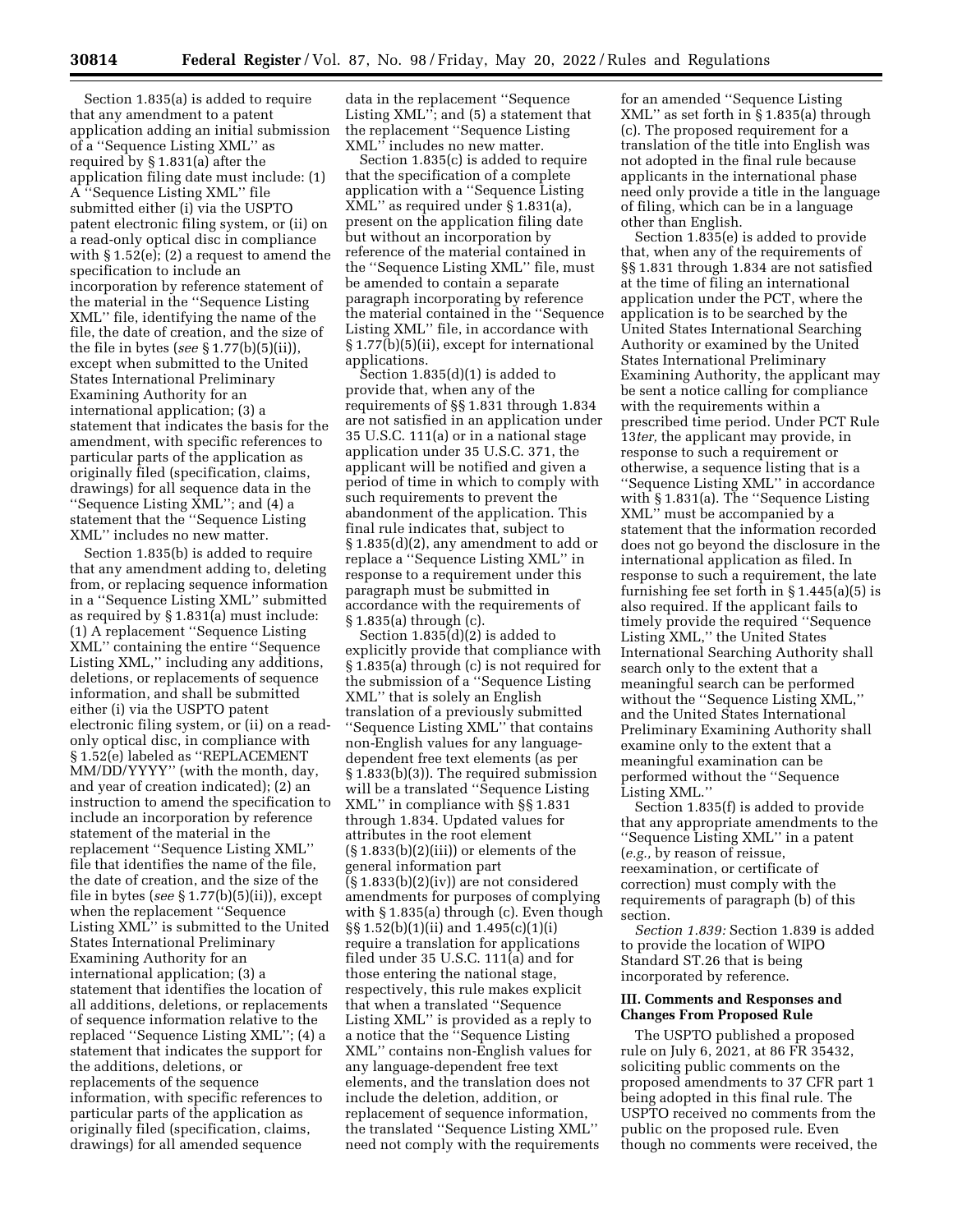proposed changes to §§ 1.495(c)(5), 1.833(b)(3) and 1.835(d)(2) to require a title in English in the ''Sequence Listing XML'' were not adopted in the final rule. The proposed requirement for a translation of the title into English was not adopted since applicants in the international phase need only provide a title in the language of filing, which can be in a language other than English. Additionally, even though § 1.831(a) states that ''[d]isclosed nucleotide or amino acid sequences that do not meet the definition in paragraph (b) of this section must not be included in the ''Sequence Listing XML,'' '' § 1.831(j) was added to make explicit the prohibition of including such sequences in the ''Sequence Listing XML.'' Section 1.834(c)(1) was added to expressly require an incorporation by reference statement in the specification to the ''Sequence Listing XML,'' which was only implicitly required by § 1.835(c). Lastly,  $\S 1.834(c)(2)$  was added to specifically exempt the requirement for an incorporation by reference statement in the specification to the ''Sequence Listing  $\text{XML}$ " (as in § 1.834(c)(1)) for a national stage application when the ''Sequence Listing XML'' constituted part of the international application during the international stage.

#### **IV. Rulemaking Considerations**

*A. Administrative Procedure Act:* The changes in this rulemaking involve rules of agency practice and procedure, and/ or interpretive rules. See *Bachow Commc'ns Inc.* v. *FCC,* 237 F.3d 683, 690 (D.C. Cir. 2001) (changes to procedural rules are not subject to notice and comment review under the Administrative Procedure Act (APA)); *Inova Alexandria Hosp.* v. *Shalala,* 244 F.3d 342, 349 (4th Cir. 2001) (rules for handling appeals are procedural where they do not change the substantive standard for reviewing claims); *Nat'l Org. of Veterans' Advocates* v. *Sec'y of Veterans Affairs,* 260 F.3d 1365, 1375 (Fed. Cir. 2001) (Substantive rules ''effect a change in existing law or policy or which affect individual rights and obligations,'' whereas interpretative rules ''clarify or explain existing law or regulation and are exempt from notice and comment'' review under the APA.).

Accordingly, prior notice and opportunity for public comment for the changes in this rulemaking were not required pursuant to 5 U.S.C. 553(b) or (c), or any other law. See *Cooper Techs. Co.* v. *Dudas,* 536 F.3d 1330, 1336–37 (Fed. Cir. 2008) (stating that 5 U.S.C. 553, and thus 35 U.S.C. 2(b)(2)(B), do not require notice and comment rulemaking for ''interpretative rules, general statements of policy, or rules of

agency organization, procedure, or practice" (quoting  $5 \text{ U.S.C. } 553(b)(A))$ ). However, the USPTO chose to seek public comment before implementing the rule to benefit from the public's input.

*B. Regulatory Flexibility Act:* For the reasons set forth in this notice, the Senior Counsel for Regulatory and Legislative Affairs of the USPTO has certified to the Chief Counsel for Advocacy of the Small Business Administration that this rule will not have a significant economic impact on a substantial number of small entities. See 5 U.S.C. 605(b).

The USPTO amends the rules of practice to require the submission of biological sequence data in XML where the rules of practice incorporate by reference WIPO Standard ST.26, ''Recommended Standard for the Presentation of Nucleotide and Amino Acid Sequence Listings Using XML (eXtensible Markup Language),'' including Annexes I–VII, version 1.5, approved November 5, 2021, as disclosed in the WIPO Handbook on Industrial Property Information and Documentation.

This rulemaking makes more technical data associated with biotechnology inventions available to the public because the new rules of practice based on WIPO Standard ST.26 provide for enhanced biological sequence data related to disclosures of nucleotide and/or amino acid sequences in patent applications. WIPO Standard ST.26 provides clear rules as to what must be included in a sequence listing and how sequences must be represented (*e.g.,* standardization of the representation of modified nucleic acids and amino acids as well as variants derived from primary sequences). WIPO Standard ST.26 contains a guidance document that demonstrates the requirement for inclusion and representation of biological sequence data. As a result, patent applicants will have a clearer understanding as to the requirements and presentation of biological sequence data in a compliant sequence listing under WIPO Standard ST.26. Additionally, since WIPO Standard ST.26 only allows XML format, applicants will not be burdened with or confused by the requirements of filing a sequence listing in paper or PDF format, and IPOs will not be burdened with processing paper sequence listings and performing necessary checks on the contents of the paper documents. The changes in this rulemaking are largely procedural in nature, and do not impose any additional requirements or fees on applicants. For the foregoing reasons, the changes in this rule will not have a

significant economic impact on a substantial number of small entities.

*C. Executive Order 12866 (Regulatory Planning and Review):* This rulemaking has been determined to be not significant for purposes of Executive Order 12866 (Sept. 30, 1993).

*D. Executive Order 13563 (Improving Regulation and Regulatory Review):* The USPTO has complied with Executive Order 13563 (Jan. 18, 2011). Specifically, to the extent feasible and applicable, the USPTO has: (1) Reasonably determined that the benefits of the rule justify its costs; (2) tailored the rule to impose the least burden on society consistent with obtaining the agency's regulatory objectives; (3) selected a regulatory approach that maximizes net benefits; (4) specified performance objectives; (5) identified and assessed available alternatives; (6) involved the public in an open exchange of information and perspectives among experts in relevant disciplines, affected stakeholders in the private sector, and the public as a whole, and provided online access to the rulemaking docket; (7) attempted to promote coordination, simplification, and harmonization across government agencies and identified goals designed to promote innovation; (8) considered approaches that reduce burdens while maintaining flexibility and freedom of choice for the public; and (9) ensured the objectivity of scientific and technological information and processes.

*E. Executive Order 13132 (Federalism):* This rulemaking does not contain policies with federalism implications sufficient to warrant preparation of a Federalism Assessment under Executive Order 13132 (Aug. 4, 1999).

*F. Executive Order 13175 (Tribal Consultation):* This rulemaking will not: (1) Have substantial direct effects on one or more Indian tribes; (2) impose substantial direct compliance costs on Indian tribal governments; or (3) preempt tribal law. Therefore, a tribal summary impact statement is not required under Executive Order 13175 (Nov. 6, 2000).

*G. Executive Order 13211 (Energy Effects):* This rulemaking is not a significant energy action under Executive Order 13211 because this rulemaking is not likely to have a significant adverse effect on the supply, distribution, or use of energy. Therefore, a Statement of Energy Effects is not required under Executive Order 13211 (May 18, 2001).

*H. Executive Order 12988 (Civil Justice Reform):* This rulemaking meets applicable standards to minimize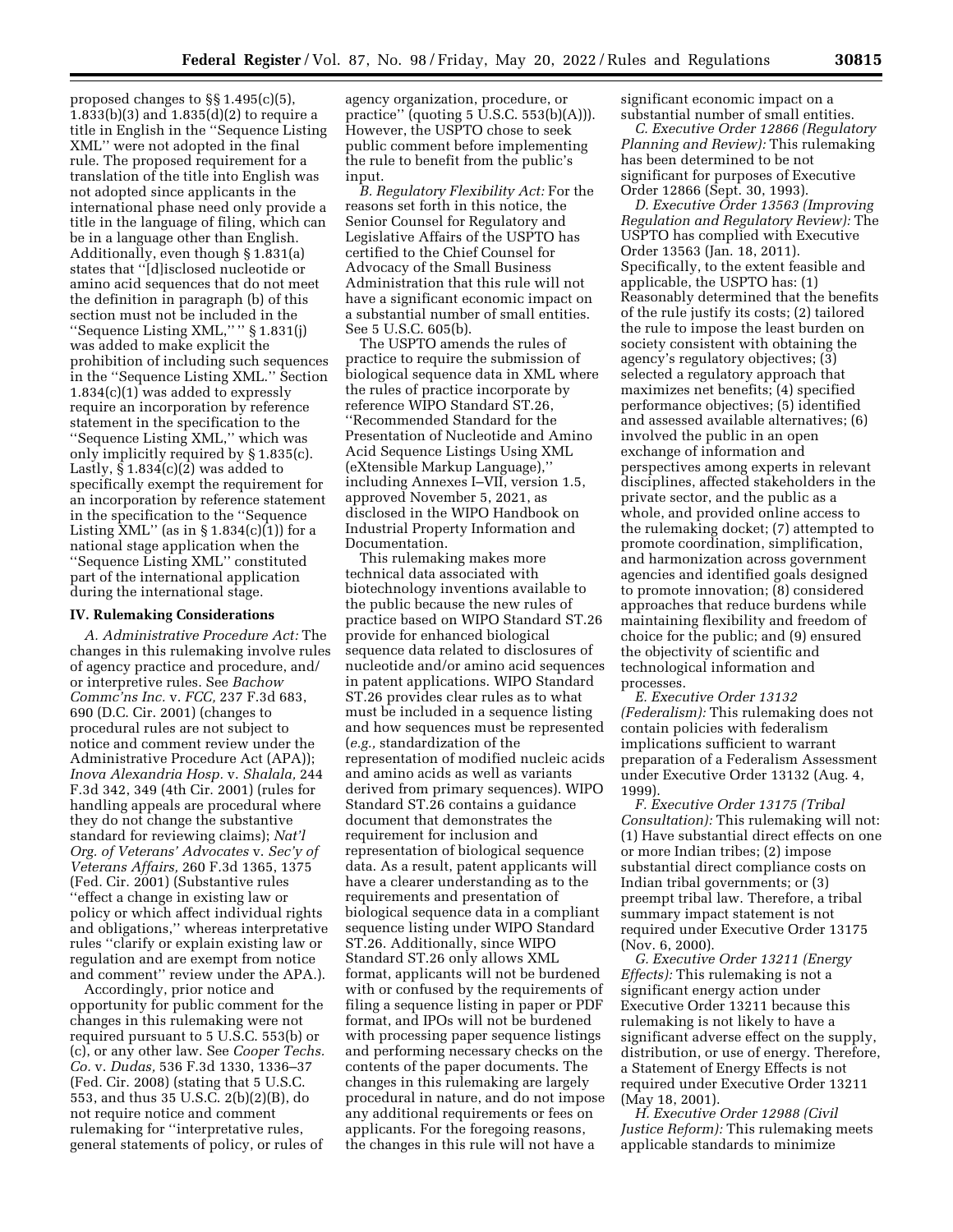litigation, eliminate ambiguity, and reduce burden as set forth in sections 3(a) and 3(b)(2) of Executive Order

12988 (Feb. 5, 1996). *I. Executive Order 13045 (Protection of Children):* This rulemaking does not concern an environmental risk to health or safety that may disproportionately affect children under Executive Order 13045 (Apr. 21, 1997).

*J. Executive Order 12630 (Taking of Private Property):* This rulemaking will not affect a taking of private property or otherwise have taking implications under Executive Order 12630 (Mar. 15, 1988).

*K. Congressional Review Act:* Under the Congressional Review Act provisions of the Small Business Regulatory Enforcement Fairness Act of 1996 (5 U.S.C. 801 *et seq.*), the USPTO will submit a report containing the final rule and other required information to the United States Senate, the United States House of Representatives, and the Comptroller General of the Government Accountability Office. The changes in this rulemaking are not expected to result in an annual effect on the economy of \$100 million or more, a major increase in costs or prices, or significant adverse effects on competition, employment, investment, productivity, innovation, or the ability of United States-based enterprises to compete with foreign-based enterprises in domestic and export markets. Therefore, this rulemaking is not expected to result in a ''major rule'' as defined in 5 U.S.C. 804(2).

*L. Unfunded Mandates Reform Act of 1995:* The changes set forth in this rulemaking do not involve a Federal intergovernmental mandate that will result in the expenditure by State, local, and tribal governments, in the aggregate, of \$100 million (as adjusted) or more in any one year, or a Federal private sector mandate that will result in the expenditure by the private sector of \$100 million (as adjusted) or more in any one year, and will not significantly or uniquely affect small governments. Therefore, no actions are necessary under the provisions of the Unfunded Mandates Reform Act of 1995. See 2 U.S.C. 1501 *et seq.* 

*M. National Environmental Policy Act of 1969:* This rulemaking will not have any effect on the quality of the environment and is thus categorically excluded from review under the National Environmental Policy Act of 1969. See 42 U.S.C. 4321 *et seq.* 

*N. National Technology Transfer and Advancement Act of 1995:* The requirements of section 12(d) of the National Technology Transfer and Advancement Act of 1995 (15 U.S.C.

272 note) are not applicable because this rulemaking does not contain provisions that involve the use of technical standards.

*O. Paperwork Reduction Act of 1995:*  The Paperwork Reduction Act of 1995 (44 U.S.C. 3501–3549) requires that the USPTO consider the impact of paperwork and other information collection burdens imposed on the public. In accordance with section 3507(d) of the Paperwork Reduction Act of 1995, the majority of the paperwork and other information collection burdens discussed in this rule have already been approved under the following Office of Management and Budget (OMB) Control Numbers: 0651– 0024 (Sequence Listing), 0651–0031 (Patent Processing), 0651–0032 (Initial Patent Applications), and 0651–0064 (Patent Reexaminations and Supplemental Examinations).

Modifications to 0651–0024 because of this rulemaking will be submitted to OMB for approval. Modifications include the removal of the Sequence Listing in Application (paper), which will result in an estimated reduction in the burden associated with this information collection by 5,000 responses and 30,000 burden hours. These burden estimates are based on the current OMB approved burdens (response volumes) associated with this information collection, which may be different from any forecasts mentioned in other parts of this rule.

The changes discussed in this rule do not affect the information collection requirements or burdens associated with 0651–0031, 0651–0032, and 0651–0064 listed above; therefore, the USPTO does not plan to take any additional actions on these information collections as a result of this rulemaking. Notwithstanding any other provision of law, no person is required to respond to, nor shall a person be subject to a penalty for failure to comply with, a collection of information subject to the requirements of the Paperwork Reduction Act unless that collection of information has a currently valid OMB control number.

*P. E-Government Act Compliance:*  The USPTO is committed to compliance with the E-Government Act to promote the use of the internet and other information technologies, to provide increased opportunities for citizen access to Government information and services, and for other purposes.

#### **List of Subjects in 37 CFR Part 1**

Administrative practice and procedure, Biologics, Courts, Freedom of information, Incorporation by reference, Inventions and patents,

Reporting and recordkeeping requirements, Small businesses.

For the reasons stated in the preamble and under the authority contained in 35 U.S.C. 2, as amended, the USPTO amends 37 CFR part 1 as follows:

# **PART 1—RULES OF PRACTICE IN PATENT CASES**

■ 1. The authority citation for part 1 continues to read as follows:

**Authority:** 35 U.S.C. 2(b)(2), unless otherwise noted.

■ 2. Section 1.52 is amended by: ■ a. Revising paragraphs (e)(1)(ii) and  $(e)(3)(ii)$  and  $(iii)$ ;

■ b. Adding paragraph (e)(3)(iv); and  $\blacksquare$  c. Revising paragraphs (e)(7), (f)(1)

introductory text,  $(f)(1)(i)$ ,  $(f)(2)$ 

introductory text,  $(f)(2)(i)$ , and  $(f)(3)$ .

The revisions and addition read as follows:

**§ 1.52 Language, paper, writing, margins, read-only optical disc specifications.** 

# \* \* \* \* \*

(e) \* \* \*  $(1) * * * *$ 

(ii) A ''Sequence Listing'' (submitted under § 1.821(c) in compliance with §§ 1.822 through 1.824) or a ''Sequence Listing XML'' (submitted under § 1.831(a) in compliance with §§ 1.832 through 1.834); or

- \* \* \* \* \*
	- (3) \* \* \*

(ii) Operating system compatibility: MS–DOS®, MS-Windows®, MacOS®, or Unix®/Linux®;

(iii) The contents of each read-only optical disc must be in American Standard Code for Information Interchange (ASCII) plain text and if compressed, must be compressed in accordance with § 1.58 for ''Large Tables,'' with § 1.96 for a ''Computer Program Listing Appendix,'' or § 1.824 for a ''Sequence Listing'' or Computer Readable Form (CRF) of the ''Sequence Listing,'' as applicable; and

(iv) The contents of each read-only optical disc for a ''Sequence Listing XML'' must be in eXtensible Markup Language (XML) file format, and if compressed, must be compressed in accordance with § 1.834.

\* \* \* \* \*

(7) Any amendment to the information on a read-only optical disc must be by way of a replacement readonly optical disc, in compliance with § 1.58(g) for ''Large Tables,'' § 1.96(c)(5) for a ''Computer Program Listing Appendix,'' § 1.825(b) for a ''Sequence Listing'' or CRF of a ''Sequence Listing,'' and § 1.835(b) for a ''Sequence Listing XML.''

\* \* \* \* \*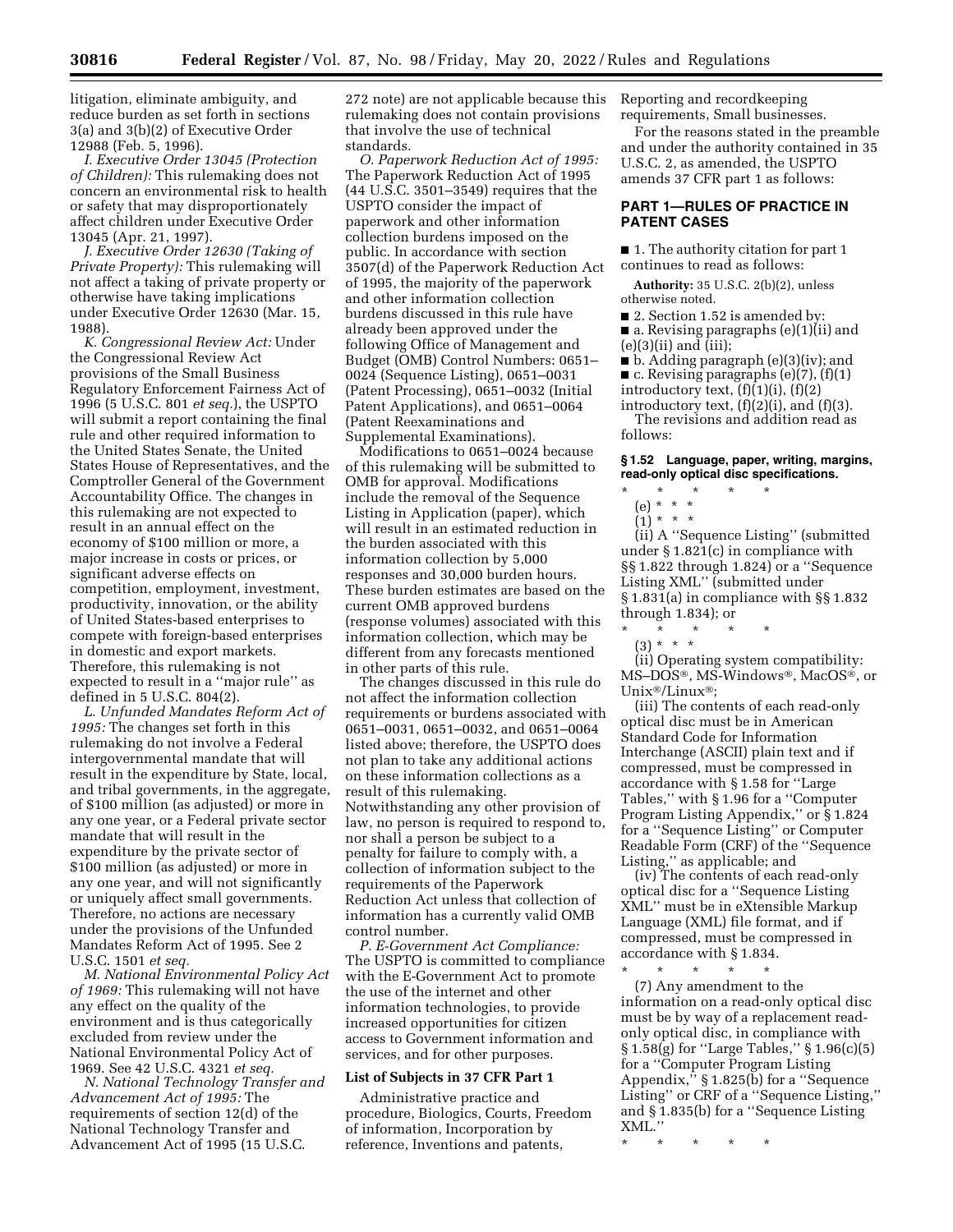$(f) * * * *$ 

(1) *Submission on read-only optical discs.* The application size fee required by § 1.16(s) or § 1.492(j), for an application component submitted in part on a read-only optical disc in compliance with paragraph (e) of this section, shall be determined such that each three kilobytes of content submitted on a read-only optical disc shall be counted as a sheet of paper. Excluded from this determination is any ASCII plain text file or any XML file (as applicable) submitted on a read-only optical disc under paragraph (e) of this section containing:

(i) Any ''Sequence Listing'' or CRF of a ''Sequence Listing'' in compliance with  $\S$  1.821(c) or (e), or any "Sequence Listing XML'' in compliance with § 1.831(a); or

\* \* \* \* \*

(2) *Submission via the USPTO patent electronic filing system.* The application size fee required by § 1.16(s) or § 1.492(j), for an application submitted in whole or in part via the USPTO patent electronic filing system, shall be determined such that the paper size equivalent will be considered to be 75% of the number of sheets of paper present in the specification and drawings for the application when entered into the Office records after being rendered by the USPTO patent electronic filing system. Excluded from this determination is any ASCII plain text file or any XML file (as applicable) submitted via the USPTO patent electronic filing system containing:

(i) Any ''Sequence Listing'' or CRF of a ''Sequence Listing'' in compliance with  $\S 1.821(c)(1)$  or (e), or any ''Sequence Listing XML'' in compliance with § 1.831(a); or

\* \* \* \* \* (3) *Oversized submission.* Any submission of a ''Sequence Listing'' in electronic form or a ''Sequence Listing XML'' of 300 MB–800 MB filed in an application under 35 U.S.C. 111 or 371 will be subject to the fee set forth in § 1.21(o)(1). Any submission of a

''Sequence Listing'' in electronic form or a ''Sequence Listing XML'' that exceeds 800 MB filed in an application under 35 U.S.C. 111 or 371 will be subject to the fee set forth in  $\S 1.21(0)(2)$ .

■ 3. Section 1.53 is amended by revising paragraph (c)(4) to read as follows:

# **§ 1.53 Application number, filing date, and completion of application.**

\* \* \* \* \*

(c) \* \* \* (4) A provisional application is not

entitled to the right of priority under 35 U.S.C. 119, 365(a), or 386(a) or § 1.55, or

to the benefit of an earlier filing date under 35 U.S.C. 120, 121, 365(c), or 386(c) or § 1.78 of any other application. No claim for priority under 35 U.S.C. 119(e) or § 1.78(a) may be made in a design application based on a provisional application. A provisional application disclosing nucleotide and/or amino acid sequences is not required to include a separate sequence listing; however, if submitted in a provisional application filed on or after July 1, 2022, any submission of nucleotide and/or amino acid sequence data must be by way of a ''Sequence Listing XML'' in compliance with §§ 1.831 through 1.834.

\* \* \* \* \*

■ 4. Section 1.77 is amended by revising paragraph (b)(5) to read as follows:

# **§ 1.77 Arrangement of application elements.**

\* \* \* \* \*

(b) \* \* \* (5) An incorporation by reference statement regarding the material in:

(i) One or more ASCII plain text files, submitted via the USPTO patent electronic filing system or on one or more read-only optical discs (*see*  § 1.52(e)(8)), identifying the names of each file, the date of creation of each file, and the size of each file in bytes, for the following document types:

(A) A ''Computer Program Listing Appendix'' (*see* § 1.96(c));

(B) A ''Sequence Listing'' (*see*   $§ 1.821(c)$ ; or

(C) ''Large Tables'' (*see* § 1.58(c)). (ii) An XML file for a ''Sequence Listing XML'' (*see* § 1.831(a)), submitted via the USPTO patent electronic filing system or on one or more read-only optical discs (*see* § 1.52(e)(8)), identifying the names of each file, the date of creation of each file, and the size of each file in bytes.

\* \* \* \* \* ■ 5. Section 1.121 is amended by revising paragraphs (b) introductory text and (b)(6) to read as follows:

## **§ 1.121 Manner of making amendments in applications.**

\* \* \* \* \* (b) *Specification.* Amendments to the specification, other than the claims, ''Large Tables'' (§ 1.58(c)), a ''Computer Program Listing Appendix'' (§ 1.96(c)(5) and (7)), a ''Sequence Listing'' (§ 1.825), or a ''Sequence Listing XML'' (§ 1.835), must be made by adding, deleting, or replacing a paragraph; by replacing a section; or by providing a substitute specification, in the manner specified in this section.

\* \* \* \* \*

(6) *Amendments to* ''*Large Tables,*'' *a*  ''*Computer Program Listing Appendix,*'' *a* ''*Sequence Listing,*'' *or a* ''*Sequence*  Listing XML." Changes to "Large" Tables,'' a ''Computer Program Listing Appendix,'' a ''Sequence Listing,'' or a ''Sequence Listing XML'' must be made in accordance with § 1.58(g) for ''Large Tables,'' § 1.96(c)(5) for a ''Computer Program Listing Appendix,'' § 1.825 for a ''Sequence Listing,'' or § 1.835 for a ''Sequence Listing XML.''

\* \* \* \* \* ■ 6. Section 1.173 is amended by revising paragraphs (b)(1) and (d) introductory text to read as follows:

## **§ 1.173 Reissue specification, drawings, and amendments.**

\* \* \* \* \* (b) \* \* \*

(1) *Specification other than the claims,* ''*Large Tables*'' *(§ 1.58(c)), a*  ''*Computer Program Listing Appendix*'' *(§ 1.96(c)), a* ''*Sequence Listing*'' *(§ 1.821(c)), or a* ''*Sequence Listing XML*'' *(§ 1.831(a)).* (i) Changes to the specification, other than to the claims, ''Large Tables'' (§ 1.58(c)), a ''Computer Program Listing Appendix'' (§ 1.96(c)), a "Sequence Listing"  $(\S 1.821(c))$ , or a ''Sequence Listing XML'' (§ 1.831(a)), must be made by submission of the entire text of an added or rewritten paragraph, including markings pursuant to paragraph (d) of this section, except that an entire paragraph may be deleted by a statement deleting the paragraph, without presentation of the text of the paragraph. The precise point in the specification where any added or rewritten paragraph is located must be identified.

(ii) Changes to ''Large Tables,'' a ''Computer Program Listing Appendix,'' a ''Sequence Listing,'' or a ''Sequence Listing XML'' must be made in accordance with § 1.58(g) for ''Large Tables,"  $§ 1.96(c)(5)$  for a "Computer" Program Listing Appendix,'' § 1.825 for a ''Sequence Listing,'' and § 1.835 for a ''Sequence Listing XML.''

\* \* \* \* \* (d) *Changes shown by markings.* Any changes relative to the patent being reissued that are made to the specification, including the claims but excluding ''Large Tables'' (§ 1.58(c)), a ''Computer Program Listing Appendix'' (§ 1.96(c)), a ''Sequence Listing'' (§ 1.821(c)), and a ''Sequence Listing  $XML''$  (§ 1.831(a)) upon filing or by an amendment paper in the reissue application, must include the following markings:

\* \* \* \* \* ■ 7. Section 1.211 is amended by revising paragraph (c) to read as follows: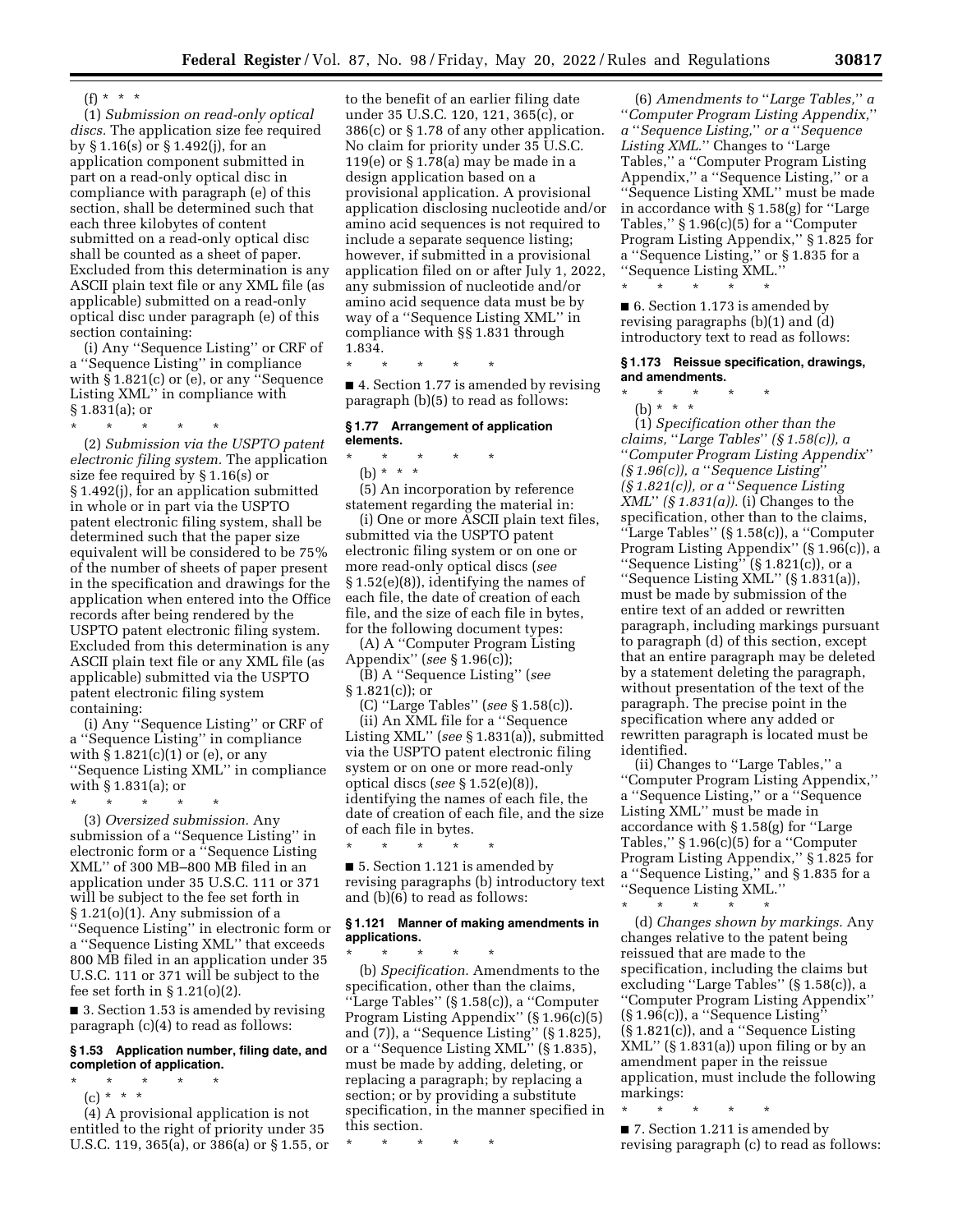# **§ 1.211 Publication of applications.**

\* \* \* \* \* (c) An application filed under 35 U.S.C. 111(a) will not be published until it includes the basic filing fee (§ 1.16(a) or (c)) and any English translation required by § 1.52(d). The Office may delay publishing any application until it includes any application size fee required by the Office under § 1.16(s) or § 1.492(j), a specification having papers in compliance with § 1.52 and an abstract (§ 1.72(b)), drawings in compliance with § 1.84, a ''Sequence Listing'' in compliance with §§ 1.821 through 1.825 (if applicable) for an application filed before July 1, 2022, a ''Sequence Listing XML'' in compliance with §§ 1.831 through 1.835 (if applicable) for an application filed on or after July 1, 2022, and the inventor's oath or declaration or application data sheet containing the information specified in § 1.63(b).

 $\star$   $\star$   $\star$ 

■ 8. Section 1.495 is amended by revising paragraph (c)(5) to read as follows:

## **§ 1.495 Entering the national stage in the United States of America.**

\* \* \* \* \* (c) \* \* \*

(5) For international applications having an international filing date before July 1, 2022, a sequence listing need not be translated if the sequence listing complies with PCT Rule 12.1(d) and the description complies with PCT Rule 5.2(b). For international applications having an international filing date on or after July 1, 2022, for purposes of paragraph (c)(1)(i) of this section, an English translation is required for any sequence listing in XML format (''Sequence Listing XML'') containing non-English language values for any language-dependent free text qualifiers in accordance with §§ 1.831 through 1.834.

\* \* \* \* \* ■ 9. Section 1.530 is amended by revising paragraph (d)(1) to read as follows:

#### **§ 1.530 Statement by patent owner in ex parte reexamination; amendment by patent owner in ex parte or inter partes reexamination; inventorship change in ex parte or inter partes reexamination.**

\* \* \* \* \*

(d) \* \* \*

(1) *Specification other than the claims,* ''*Large Tables*'' *(§ 1.58(c)), a*  ''*Computer Program Listing Appendix*'' *(§ 1.96(c)), a* ''*Sequence Listing*'' *(§ 1.821(c)), or a* ''*Sequence Listing XML (§ 1.831(a)).* (i) Changes to the specification, other than to the claims,

''Large Tables'' (§ 1.58(c)), a ''Computer Program Listing Appendix'' (§ 1.96(c)), a ''Sequence Listing'' (§ 1.821(c)), or a ''Sequence Listing XML'' (§ 1.831(a)), must be made by submission of the entire text of an added or rewritten paragraph, including markings pursuant to paragraph (f) of this section, except that an entire paragraph may be deleted by a statement deleting the paragraph, without presentation of the text of the paragraph. The precise point in the specification where any added or rewritten paragraph is located must be identified.

(ii) Changes to ''Large Tables,'' a ''Computer Program Listing Appendix,'' a ''Sequence Listing,'' or a ''Sequence Listing XML'' must be made in accordance with § 1.58(g) for ''Large Tables,'' § 1.96(c)(5) for a ''Computer Program Listing Appendix,'' § 1.825 for a ''Sequence Listing,'' or § 1.835 for a ''Sequence Listing XML.''

■ 10. Section 1.704 is amended by revising paragraph (f) to read as follows:

\* \* \* \* \*

# **§ 1.704 Reduction of period of adjustment of patent term.**

\* \* \* \* \* (f) An application filed under 35 U.S.C. 111(a) is in condition for examination when it includes a specification, including at least one claim and an abstract (§ 1.72(b)), and has papers in compliance with § 1.52, drawings (if any) in compliance with § 1.84, any English translation required by § 1.52(d) or § 1.57(a), a ''Sequence Listing'' in compliance with §§ 1.821 through 1.825 (if applicable), a ''Sequence Listing XML'' in compliance with §§ 1.831 through 1.835 (if applicable), an inventor's oath or declaration or an application data sheet containing the information specified in § 1.63(b), the basic filing fee (§ 1.16(a) or  $(c)$ , the search fee  $(\S 1.16(k) \text{ or } (m))$ , the examination fee  $(\S 1.16(0)$  or  $(q)$ ), any certified copy of the previously filed application required by § 1.57(a), and any application size fee required by the Office under § 1.16(s). An international application is in condition for examination when it has entered the national stage as defined in § 1.491(b), and includes a specification, including at least one claim and an abstract (§ 1.72(b)), and has papers in compliance with § 1.52, drawings (if any) in compliance with § 1.84, a ''Sequence Listing'' in compliance with §§ 1.821 through 1.825 (if applicable), a ''Sequence Listing XML'' in compliance with §§ 1.831 through 1.835 (if applicable), an inventor's oath or declaration or an application data sheet containing the information specified in

§ 1.63(b), the search fee (§ 1.492(b)), the examination fee  $(S 1.492(c))$ , and any application size fee required by the Office under § 1.492(j). An application shall be considered as having papers in compliance with § 1.52, drawings (if any) in compliance with § 1.84, and a ''Sequence Listing'' in compliance with §§ 1.821 through 1.825 (if applicable), or a ''Sequence Listing XML'' in compliance with §§ 1.831 through 1.835 (if applicable), for purposes of this paragraph (f) on the filing date of the latest reply (if any) correcting the papers, drawings, ''Sequence Listing,'' or ''Sequence Listing XML'' that is prior to the date of mailing of either an action under 35 U.S.C. 132 or a notice of allowance under 35 U.S.C. 151, whichever occurs first.

■ 11. Sections 1.831 through 1.835 and 1.839 are added to read as follows: Sec.

- \* \* \* \* \*
- 1.831 Requirements for patent applications filed on or after July 1, 2022, having nucleotide and/or amino acid sequence disclosures.
- 1.832 Representation of nucleotide and/or amino acid sequence data in the ''Sequence Listing XML'' part of a patent application filed on or after July 1, 2022.
- 1.833 Requirements for a ''Sequence Listing XML'' for nucleotide and/or amino acid sequences as part of a patent application filed on or after July 1, 2022.
- 1.834 Form and format for nucleotide and/ or amino acid sequence submissions as the ''Sequence Listing XML'' in patent applications filed on or after July 1, 2022.
- 1.835 Amendment to add or replace a ''Sequence Listing XML'' in patent applications filed on or after July 1, 2022.

1.839 Incorporation by reference. <br>  $\star$   $\quad$   $\star$   $\quad$   $\star$   $\quad$   $\star$ \* \* \* \* \*

#### **§ 1.831 Requirements for patent applications filed on or after July 1, 2022, having nucleotide and/or amino acid sequence disclosures.**

(a) Patent applications disclosing nucleotide and/or amino acid sequences by enumeration of their residues, as defined in paragraph (b) of this section, must contain, as a separate part of the disclosure, a computer readable Sequence Listing in XML format (a ''Sequence Listing XML''). Disclosed nucleotide or amino acid sequences that do not meet the definition in paragraph (b) of this section must not be included in the ''Sequence Listing XML.'' The ''Sequence Listing XML'' contains the information of the nucleotide and/or amino acid sequences disclosed in the patent application using the symbols and format in accordance with the requirements of §§ 1.832 through 1.834.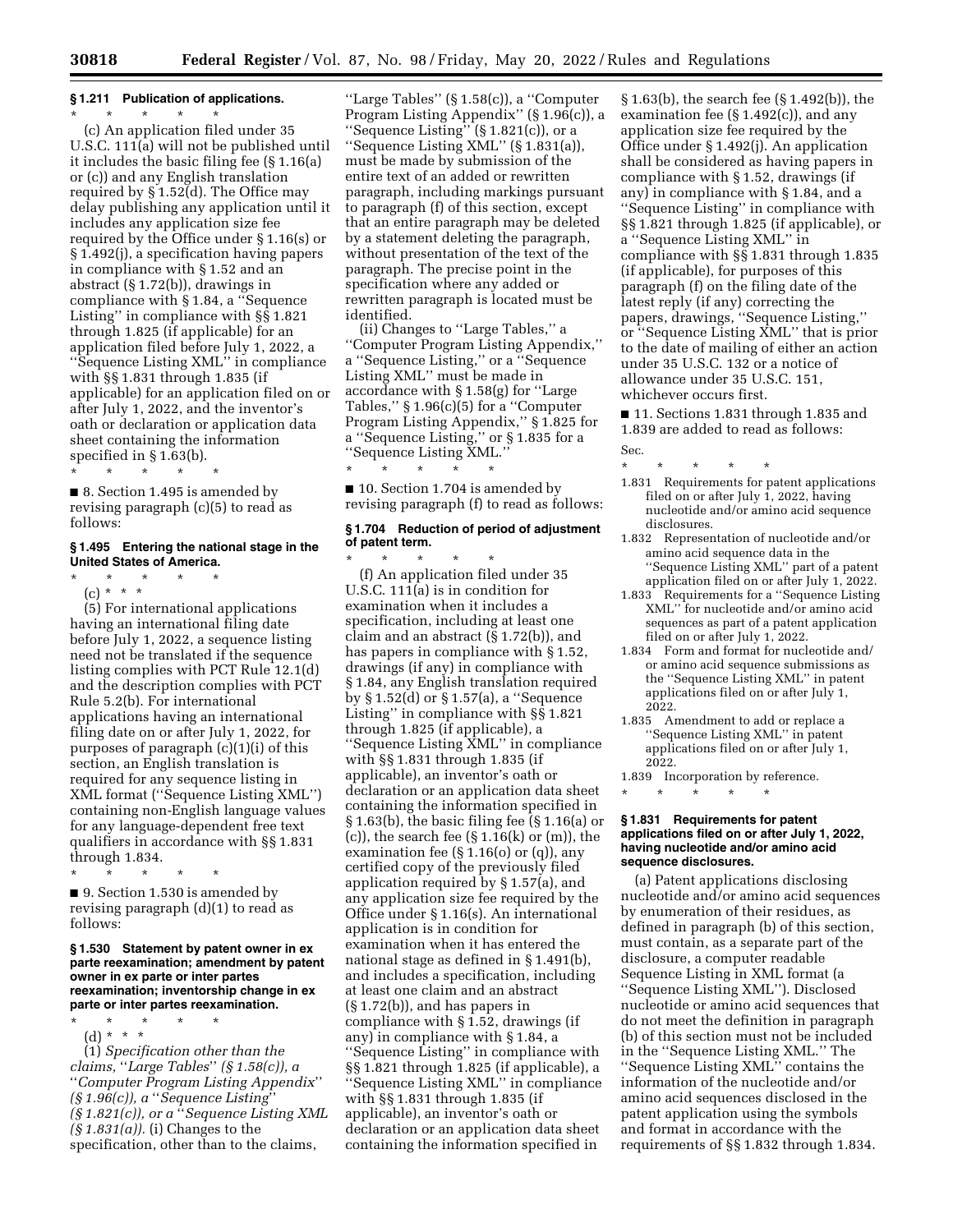(b) Nucleotide and/or amino acid sequences, as used in this section and §§ 1.832 through 1.835, encompass:

(1) An unbranched sequence or linear region of a branched sequence containing 4 or more specifically defined amino acids, wherein the amino acids form a single peptide backbone; or

(2) An unbranched sequence or linear region of a branched sequence of 10 or more specifically defined nucleotides, wherein adjacent nucleotides are joined by:

(i) A 3′ to 5′ (or 5′ to 3′)

phosphodiester linkage; or

(ii) Any chemical bond that results in an arrangement of adjacent nucleobases that mimics the arrangement of nucleobases in naturally occurring nucleic acids (*i.e.,* nucleotide analogs).

(c) Where the description or claims of a patent application discuss a sequence that is set forth in the ''Sequence Listing XML'' in accordance with paragraph (a) of this section, reference must be made to the sequence by use of the sequence identifier, preceded by ''SEQ ID NO:'' or the like in the text of the description or claims, even if the sequence is also embedded in the text of the description or claims of the patent application. Where a sequence is presented in a drawing, reference must be made to the sequence by use of the sequence identifier (§ 1.832(a)), either in the drawing or in the Brief Description of the Drawings, where the correlation between multiple sequences in the drawing and their sequence identifiers (§ 1.832(a)) in the Brief Description is clear.

(d) ''Enumeration of its residues'' means disclosure of a nucleotide or amino acid sequence in a patent application by listing, in order, each residue of the sequence, where the residues are represented in the manner as defined in paragraph 3(c)(i) or (ii) of WIPO Standard ST.26 (incorporated by reference, *see* § 1.839).

(e) ''Specifically defined'' means any amino acid or nucleotide as defined in paragraph 3(k) of WIPO Standard ST.26.

(f) ''Amino acid'' includes any D- or L-amino acid or modified amino acid as defined in paragraph 3(a) of WIPO Standard ST.26.

(g) ''Modified amino acid'' includes any amino acid as described in paragraph 3(e) of WIPO Standard ST.26.

(h) ''Nucleotide'' includes any nucleotide, nucleotide analog, or modified nucleotide as defined in paragraphs 3(f) and 3(g) of WIPO Standard ST.26.

(i) ''Modified nucleotide'' includes any nucleotide as described in paragraph 3(f) of WIPO Standard ST.26.

(j) A ''Sequence listing XML'' must not include any sequences having fewer than 10 specifically defined nucleotides, or fewer than 4 specifically defined amino acids.

#### **§ 1.832 Representation of nucleotide and/ or amino acid sequence data in the**  ''**Sequence Listing XML**'' **part of a patent application filed on or after July 1, 2022.**

(a) Each disclosed nucleotide or amino acid sequence that meets the requirements of § 1.831(b) must appear separately in the ''Sequence Listing XML.'' Each sequence set forth in the ''Sequence Listing XML'' must be assigned a separate sequence identifier. The sequence identifiers must begin with 1 and increase sequentially by integers as defined in paragraph 10 of WIPO Standard ST.26 (incorporated by reference, *see* § 1.839).

(b) The representation and symbols for nucleotide sequence data shall conform to the requirements of paragraphs (b)(1) through (4) of this section.

(1) A nucleotide sequence must be represented in the manner described in paragraphs 11–12 of WIPO Standard ST.26.

(2) All nucleotides, including nucleotide analogs, modified nucleotides, and ''unknown'' nucleotides, within a nucleotide sequence must be represented using the symbols set forth in paragraphs 13–16, 19, and 21 of WIPO Standard ST.26.

(3) Modified nucleotides within a nucleotide sequence must be described in the manner discussed in paragraphs 17, 18, and 19 of WIPO Standard ST.26.

(4) A region containing a known number of contiguous "a," "c," "g," "t," or ''n'' residues for which the same description applies may be jointly described in the manner described in paragraph 22 of WIPO Standard ST.26.

(c) The representation and symbols for amino acid sequence data shall conform to the requirements of paragraphs (c)(1) through (4) of this section.

(1) The amino acids in an amino acid sequence must be represented in the manner described in paragraphs 24 and 25 of WIPO Standard ST.26.

(2) All amino acids, including modified amino acids and ''unknown'' amino acids, within an amino acid sequence must be represented using the symbols set forth in paragraphs 26–29 and 32 of WIPO Standard ST.26.

(3) Modified amino acids within an amino acid sequence must be described in the manner discussed in paragraphs 29 and 30 of WIPO Standard ST.26.

(4) A region containing a known number of contiguous ''X'' residues for

which the same description applies may be jointly described in the manner described in paragraph 34 of WIPO Standard ST.26.

(d) A nucleotide and/or amino acid sequence that is constructed as a single continuous sequence derived from one or more non-contiguous segments of a larger sequence or of segments from different sequences must be listed in the ''Sequence Listing XML'' in the manner described in paragraph 35 of WIPO Standard ST.26.

(e) A nucleotide and/or amino acid sequence that contains regions of specifically defined residues separated by one or more regions of contiguous "n" or "X" residues, wherein the exact number of ''n'' or ''X'' residues in each region is disclosed, must be listed in the ''Sequence Listing XML'' in the manner described in paragraph 36 of WIPO Standard ST.26.

(f) A nucleotide and/or amino acid sequence that contains regions of specifically defined residues separated by one or more gaps of an unknown or undisclosed number of residues must be listed in the ''Sequence Listing XML'' in the manner described in paragraph 37 of WIPO Standard ST.26.

#### **§ 1.833 Requirements for a** ''**Sequence Listing XML**'' **for nucleotide and/or amino acid sequences as part of a patent application filed on or after July 1, 2022.**

(a) The ''Sequence Listing XML'' as required by § 1.831(a) must be presented as a single file in XML 1.0 encoded using Unicode UTF–8, where the character set complies with paragraphs 40 and 41 and Annex IV of WIPO Standard ST.26 (incorporated by reference, *see* § 1.839).

(b) The ''Sequence Listing XML'' presented in accordance with paragraph (a) of this section must further:

(1) Be valid according to the Document Type Definition (DTD) as presented in WIPO Standard ST.26, Annex II.

(2) Comply with the requirements of WIPO Standard ST.26 to include:

(i) An XML declaration as defined in paragraph 39(a) of WIPO Standard ST.26;

(ii) A document type (DOCTYPE) declaration as defined in paragraph 39(b) of WIPO Standard ST.26;

(iii) A root element as defined in paragraph 43 of WIPO Standard ST.26;

(iv) A general information part that complies with the requirements of paragraphs 45, 47, and 48, as applicable, of WIPO Standard ST.26; and

(v) A sequence data part that complies with the requirements of paragraphs 50– 55, 57, 58, 60–69, 71–78, 80–87, 89–98, and 100, as applicable, of WIPO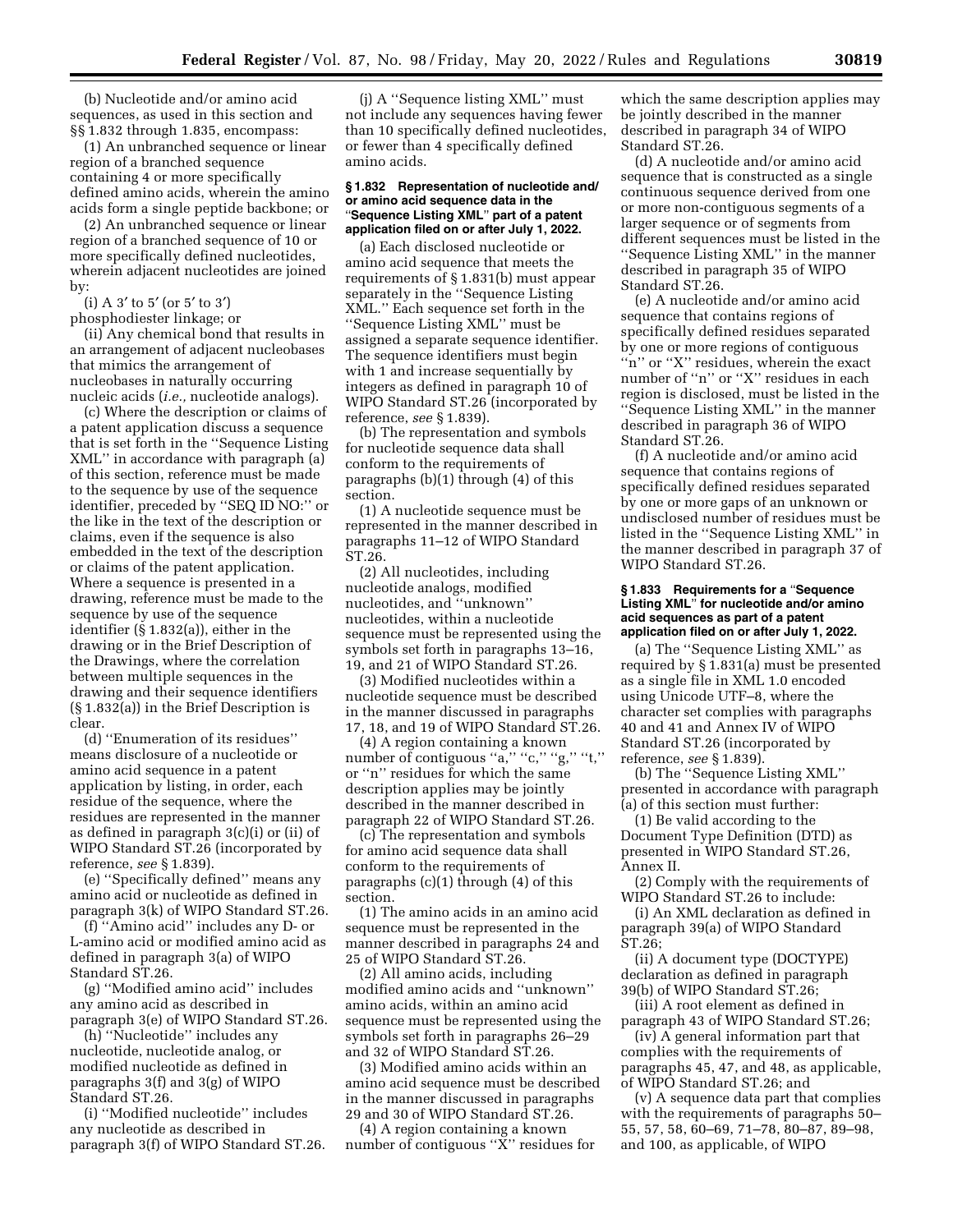Standard ST.26 representing the nucleotide and/or amino acid sequences according to § 1.832.

(3) Include an INSDQualifier\_value element with a value in English for any language-dependent free text qualifier as defined by paragraphs 76 and 85–87 of WIPO Standard ST.26, and as required by § 1.52(b)(1)(ii).

#### **§ 1.834 Form and format for nucleotide and/or amino acid sequence submissions as the** ''**Sequence Listing XML**'' **in patent applications filed on or after July 1, 2022.**

(a) A ''Sequence Listing XML'' encoded using Unicode UTF–8, created by any means (*e.g.,* text editors, nucleotide/amino acid sequence editors, or other custom computer programs) in accordance with §§ 1.831 through 1.833, must:

(1) Have the following compatibilities: (i) Computer compatibility: PC or Mac®; and

(ii) Operating system compatibility: MS–DOS®, MS-Windows®, Mac OS®, or Unix®/Linux®.

(2) Be in XML format, where all permitted printable characters (including the space character) and nonprintable (control) characters are defined in paragraph 40 of WIPO Standard ST.26 (incorporated by reference, *see* § 1.839).

(3) Be named as  $*$ .xml, where "\*" is one character or a combination of characters limited to upper- or lowercase letters, numbers, hyphens, and underscores, and the name does not exceed 60 characters in total, excluding the extension. No spaces or other types of characters are permitted in the file name.

(b) The ''Sequence Listing XML'' must be in a single file containing the sequence information and be submitted either:

(1) Electronically via the USPTO patent electronic filing system, where the file size must not exceed 100 MB, and file compression is not permitted; or

(2) On read-only optical disc(s) in compliance with § 1.52(e), where:

(i) A file that is not compressed must be contained on a single read-only optical disc;

(ii) The file may be compressed using WinZip®, 7-Zip, or Unix®/Linux® Zip; (iii) A compressed file must not be

self-extracting; or

(iv) A compressed XML file that does not fit on a single read-only optical disc may be split into multiple file parts, in accordance with the target read-only optical disc size, and labeled in compliance with  $\S 1.52(e)(5)(vi)$ ;

 $(c)(1)$  Unless paragraph  $(c)(2)$  of this section applies, when the ''Sequence

Listing XML'' required by § 1.831(a) is submitted in XML file format via the USPTO patent electronic filing system or on a read-only optical disc (in compliance with § 1.52(e)), then the specification must contain a statement in a separate paragraph (*see* § 1.77(b)(5)) that incorporates by reference the material in the XML file identifying:

(i) The name of the file;

(ii) The date of creation; and

(iii) The size of the file in bytes; or

(2) If the ''Sequence Listing XML'' required by § 1.831(a) is submitted in XML file format via the USPTO patent electronic filing system or on a readonly optical disc (in compliance with § 1.52(e)) for an international application during the international stage, then an incorporation by reference statement of the material in the XML file is not required.

#### **§ 1.835 Amendment to add or replace a**  ''**Sequence Listing XML**'' **in patent applications filed on or after July 1, 2022.**

(a) Any amendment to a patent application adding an initial submission of a ''Sequence Listing XML'' as required by § 1.831(a) after the application filing date must include:

(1) A ''Sequence Listing XML'' in accordance with §§ 1.831 through 1.834, submitted as an XML file:

(i) Via the USPTO patent electronic filing system; or

(ii) On a read-only optical disc, in compliance with § 1.52(e);

 $(2)$  A request to amend the specification to include an incorporation by reference statement of the material in the ''Sequence Listing XML'' file, identifying the name of the file, the date of creation, and the size of the file in bytes (*see* § 1.77(b)(5)(ii)), except when submitted to the United States International Preliminary Examining Authority for an international application;

(3) A statement that indicates the basis for the amendment, with specific references to particular parts of the application as originally filed (specification, claims, drawings) for all sequence data in the ''Sequence Listing XML''; and

(4) A statement that the ''Sequence Listing XML'' includes no new matter.

(b) Any amendment adding to, deleting from, or replacing sequence information in a ''Sequence Listing XML'' submitted as required by § 1.831(a) must include:

(1) A replacement ''Sequence Listing XML'' in accordance with the requirements of §§ 1.831 through 1.834 containing the entire ''Sequence Listing XML,'' including any additions, deletions, or replacements of sequence information, which shall be submitted:

(i) Via the USPTO patent electronic filing system; or

(ii) On a read-only optical disc, in compliance with § 1.52(e), labeled as ''REPLACEMENT MM/DD/YYYY'' (with the month, day, and year of creation indicated);

(2) A request to amend the specification to include an incorporation by reference statement of the material in the replacement ''Sequence Listing XML'' file that identifies the name of the file, the date of creation, and the size of the file in bytes (*see* § 1.77(b)(5)(ii)), except when the replacement ''Sequence Listing XML'' is submitted to the United States International Preliminary Examining Authority for an international application;

(3) A statement that identifies the location of all additions, deletions, or replacements of sequence information relative to the replaced ''Sequence Listing XML'';

(4) A statement that indicates the support for the additions, deletions, or replacements of the sequence information, with specific references to particular parts of the application as originally filed (specification, claims, drawings) for all amended sequence data in the replacement ''Sequence Listing XML''; and

(5) A statement that the replacement ''Sequence Listing XML'' includes no new matter.

(c) The specification of a complete application, filed on the application filing date, with a ''Sequence Listing XML'' as required under § 1.831(a), without an incorporation by reference of the material contained in the ''Sequence Listing XML'' file, must be amended to include a separate paragraph incorporating by reference the material contained in the ''Sequence Listing XML'' file, in accordance with § 1.77(b)(5)(ii), except for international applications.

(d)(1) If any of the requirements of §§ 1.831 through 1.834 are not satisfied in an application under 35 U.S.C. 111(a) or in a national stage application under 35 U.S.C. 371, the applicant will be notified and given a period of time within which to comply with such requirements in order to prevent abandonment of the application. Subject to paragraph (d)(2) of this section, any amendment to add or replace a ''Sequence Listing XML'' or add an incorporation by reference of the material contained in the ''Sequence Listing XML'' in response to a requirement under this paragraph (d)(1) must be submitted in accordance with the requirements of paragraphs (a) through (c) of this section.